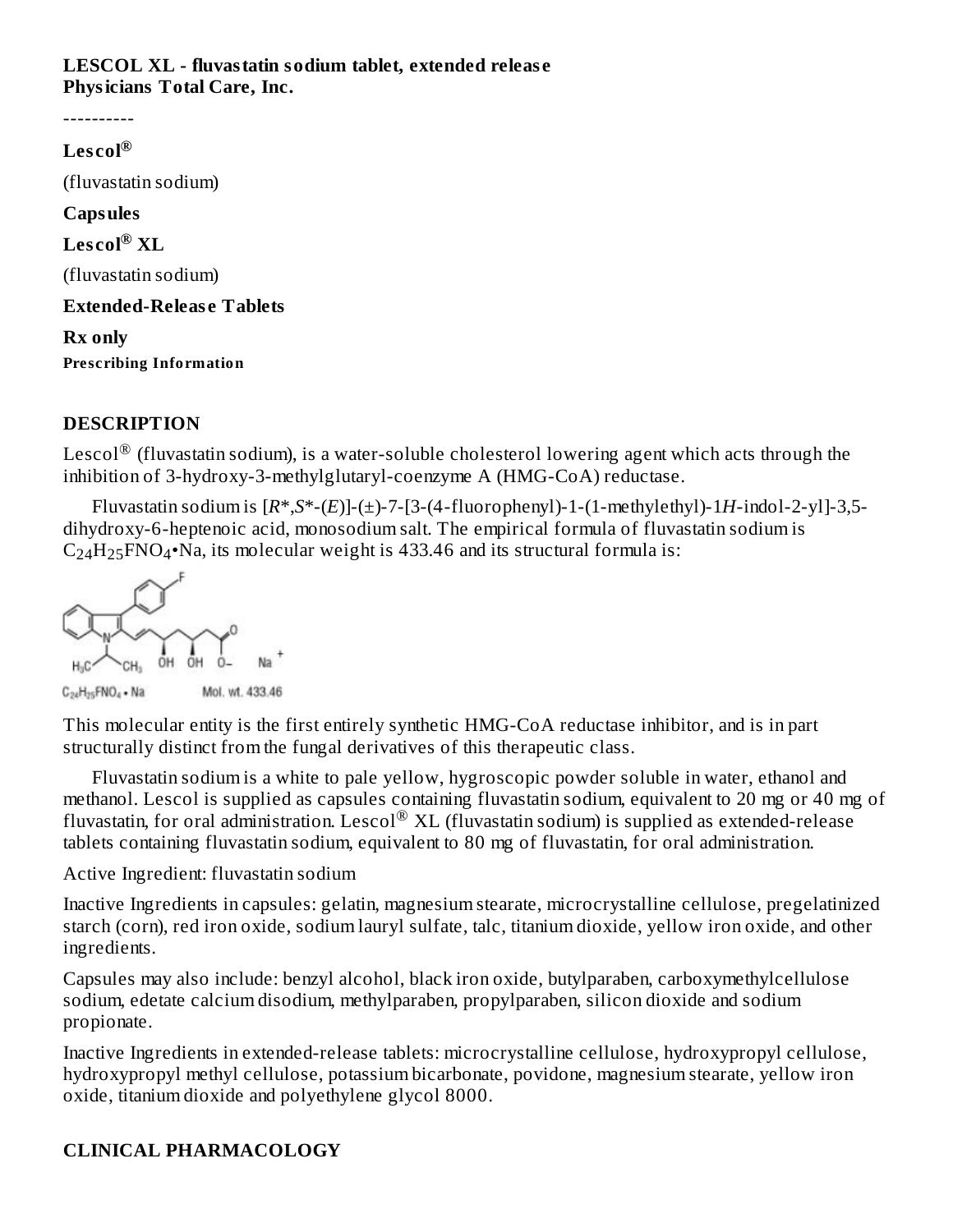A variety of clinical studies have demonstrated that elevated levels of total cholesterol (Total-C), low density lipoprotein cholesterol (LDL-C), triglycerides (TG) and apolipoprotein B (a membrane transport complex for LDL-C) promote human atherosclerosis. Similarly, decreased levels of HDLcholesterol (HDL-C) and its transport complex, apolipoprotein A, are associated with the development of atherosclerosis. Epidemiologic investigations have established that cardiovascular morbidity and mortality vary directly with the level of Total-C and LDL-C and inversely with the level of HDL-C.

Like LDL, cholesterol-enriched triglyceride-rich lipoproteins, including VLDL, IDL and remnants, can also promote atherosclerosis. Elevated plasma triglycerides are frequently found in a triad with low HDL-C levels and small LDL particles, as well as in association with non-lipid metabolic risk factors for coronary heart disease. As such, total plasma TG has not consistently been shown to be an independent risk factor for CHD. Furthermore, the independent effect of raising HDL or lowering TG on the risk of coronary and cardiovascular morbidity and mortality has not been determined.

In patients with hypercholesterolemia and mixed dyslipidemia, treatment with Lescol $^\circledR$  (fluvastatin sodium) or Lescol $^\circledR$  XL (fluvastatin sodium) reduced Total-C, LDL-C, apolipoprotein B, and triglycerides while producing an increase in HDL-C. Increases in HDL-C are greater in patients with low HDL-C (<35 mg/dL). Neither agent had a consistent effect on either Lp(a) or fibrinogen. The effect of Lescol or Lescol XL induced changes in lipoprotein levels, including reduction of serum cholesterol, on cardiovascular mortality has not been determined. **Mechanism of Action**

Lescol is a competitive inhibitor of HMG-CoA reductase, which is responsible for the conversion of 3-hydroxy-3-methylglutaryl-coenzyme A (HMG-CoA) to mevalonate, a precursor of sterols, including cholesterol. The inhibition of cholesterol biosynthesis reduces the cholesterol in hepatic cells, which stimulates the synthesis of LDL receptors and thereby increases the uptake of LDL particles. The end result of these biochemical processes is a reduction of the plasma cholesterol concentration. **Pharmacokinetics/Metabolism**Oral Absorption

Fluvastatin is absorbed rapidly and completely following oral administration of the capsule, with peak concentrations reached in less than 1 hour. Following administration of a 10 mg dose, the absolute bioavailability is 24% (range 9%-50%). Administration with food reduces the rate but not the extent of absorption. At steady state, administration of fluvastatin with the evening meal results in a two-fold decrease in  $\rm{C_{max}}$  and more than two-fold increase in t $_{\rm{max}}$  as compared to administration 4 hours after the evening meal. No significant differences in extent of absorption or in the lipid-lowering effects were observed between the two administrations. After single or multiple doses above 20 mg, fluvastatin exhibits saturable first-pass metabolism resulting in higher than expected plasma fluvastatin concentrations.

Fluvastatin has two optical enantiomers, an active 3R,5S and an inactive 3S,5R form. In vivo studies showed that stereo-selective hepatic binding of the active form occurs during the first pass resulting in a difference in the peak levels of the two enantiomers, with the active to inactive peak concentration ratio being about 0.7. The approximate ratio of the active to inactive approaches unity after the peak is seen and thereafter the two enantiomers decline with the same half-life. After an intravenous administration, bypassing the first-pass, metabolism, the ratios of the enantiomers in plasma were similar throughout the concentration-time profiles.

Fluvastatin administered as Lescol XL 80 mg tablets reaches peak concentration in approximately 3 hours under fasting conditions, after a low-fat meal, or 2.5 hours after a low-fat meal. The mean relative bioavailability of the XL tablet is approximately 29% (range: 9%-66%) compared to that of the Lescol immediate-release capsule administered under fasting conditions. Administration of a high-fat meal delayed the absorption (T $_{\rm max}$ : 6H) and increased the bioavailability of the XL tablet by approximately 50%. Once Lescol XL begins to be absorbed, fluvastatin concentrations rise rapidly. The maximum concentration seen after a high-fat meal is much less than the peak concentration following a single dose or twice daily dose of the 40 mg Lescol capsule. Overall variability in the pharmacokinetics of Lescol XL is large (42%-64% CV for  $\rm{C_{max}}$  and AUC), and especially so after a high-fat meal (63%-89% for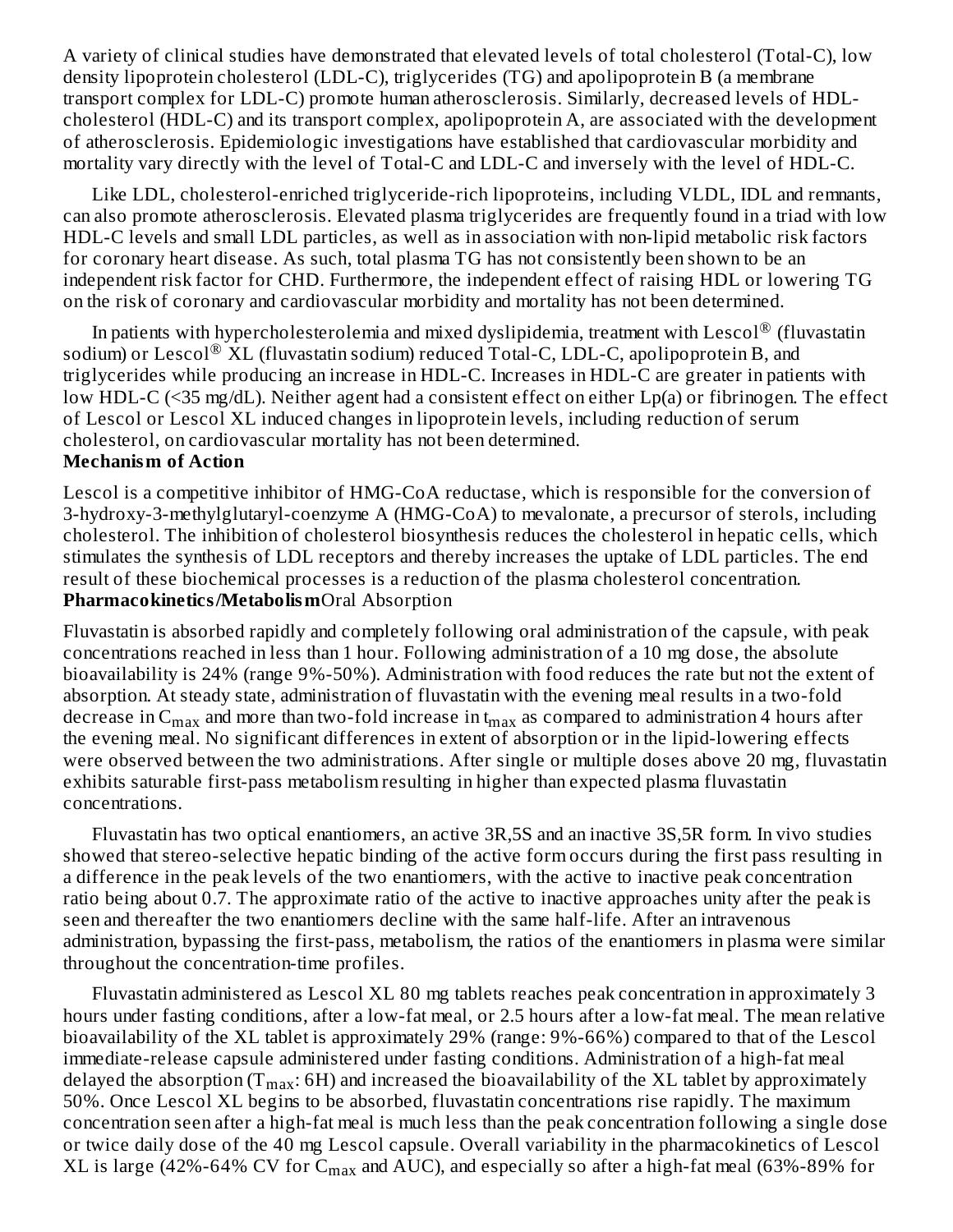$C<sub>max</sub>$  and AUC). Intrasubject variability in the pharmacokinetics of Lescol XL under fasting conditions (about 25% for  $C_{\rm max}$  and AUC) tends to be much smaller as compared to the overall variability. Multiple peaks in plasma fluvastatin concentrations have been observed after Lescol XL administration. Distribution ...<sub>...</sub>. max

Fluvastatin is 98% bound to plasma proteins. The mean volume of distribution (VD $_{\rm ss}$ ) is estimated at 0.35 L/kg. The parent drug is targeted to the liver and no active metabolites are present systemically. At therapeutic concentrations, the protein binding of fluvastatin is not affected by warfarin, salicylic acid and glyburide.

#### Metabolism

Fluvastatin is metabolized in the liver, primarily via hydroxylation of the indole ring at the 5- and 6 positions. N-dealkylation and beta-oxidation of the side-chain also occurs. The hydroxy metabolites have some pharmacologic activity, but do not circulate in the blood. Both enantiomers of fluvastatin are metabolized in a similar manner.

In vitro studies demonstrated that fluvastatin undergoes oxidative metabolism, predominantly via 2C9 isozyme systems (75%). Other isozymes that contribute to fluvastatin metabolism are  $2C8$  ( $\sim$ 5%) and 3A4 (~20*%).* (See PRECAUTIONS: Drug Interactions Section). Elimination

Fluvastatin is primarily (about 90%) eliminated in the feces as metabolites, with less than 2% present as unchanged drug. Urinary recovery is about 5%. After a radiolabeled dose of fluvastatin, the clearance was 0.8 L/h/kg. Following multiple oral doses of radiolabeled compound, there was no accumulation of fluvastatin; however, there was a 2.3- fold accumulation of total radioactivity.

Steady-state plasma concentrations show no evidence of accumulation of fluvastatin following immediate release capsule administration of up to 80 mg daily, as evidenced by a beta-elimination halflife of less than 3 hours. However, under conditions of maximum rate of absorption (i.e., fasting) systemic exposure to fluvastatin is increased 33% to 53% compared to a single 20 mg or 40 mg dose of the immediate- release capsule. Following once daily administration of the 80 mg Lescol XL tablet for 7 days, systemic exposure to fluvastatin is increased (20%-30%) compared to a single dose of the 80 mg Lescol XL tablet. Terminal half-life of Lescol XL was about 9 hours as a result of the slowrelease formulation.

Single-dose and steady-state pharmacokinetic parameters in 33 subjects with hypercholesterolemia for the capsules and in 35 healthy subjects for the extended-release tablets are summarized below:

|          |                               | $C_{\text{max}}$<br>(ng/mL)<br>$mean \pm SD$<br>(range) | <b>AUC</b><br>$(ng \cdot h/mL)$<br>$mean \pm SD$<br>(range)     | $\mathbf{t}_{\mathbf{max}}$<br>(hr)<br>$mean \pm SD$<br>(range) | CL/F<br>(L/hr)<br>$mean \pm SD$<br>(range) | $t_{1/2}$<br>(hr)<br>$mean \pm SD$<br>(range) |
|----------|-------------------------------|---------------------------------------------------------|-----------------------------------------------------------------|-----------------------------------------------------------------|--------------------------------------------|-----------------------------------------------|
| Capsules |                               |                                                         |                                                                 |                                                                 |                                            |                                               |
|          | 20 mg single<br>dose $(n=17)$ | $166 + 106$                                             | $207 \pm 65$                                                    | $0.9 \pm 0.4$                                                   | $107 \pm 38.1$                             | $2.5 \pm 1.7$                                 |
|          |                               | $(48.9 - 517)$ $(111 - 288)$                            |                                                                 | $(0.5-2.0)$                                                     | $(69.5-181)$ $(0.5-6.6)$                   |                                               |
|          | 20 mg twice daily<br>$(n=17)$ | $200 \pm 86$                                            | $275 \pm 111$                                                   | $1.2 \pm 0.9$                                                   | $87.8 \pm 45$                              | $2.8 \pm 1.7$                                 |
|          |                               |                                                         | $(71.8-366)$ $(91.6-467)$ $(0.5-4.0)$                           |                                                                 | $(42.8 - 218)$ $(0.9 - 6.0)$               |                                               |
|          | 40 mg single<br>dose $(n=16)$ | $273 \pm 189$                                           | $456 \pm 259$                                                   | $1.2 \pm 0.7$                                                   | $108 \pm 44.7$                             | $2.7 \pm 1.3$                                 |
|          |                               |                                                         | $(72.8-812)$ $(207-1221)$ $(0.75-3.0)$ $(32.8-193)$ $(0.8-5.9)$ |                                                                 |                                            |                                               |
|          | 40 mg twice daily             | 122122                                                  | COT.77C                                                         | $1.2 \cup 0.0$                                                  | $C_A$ $D_1$ $D_1$ 1                        | 7112                                          |

#### **Table 1 Single-Dos e and Steady-State Pharmacokinetic Parameters**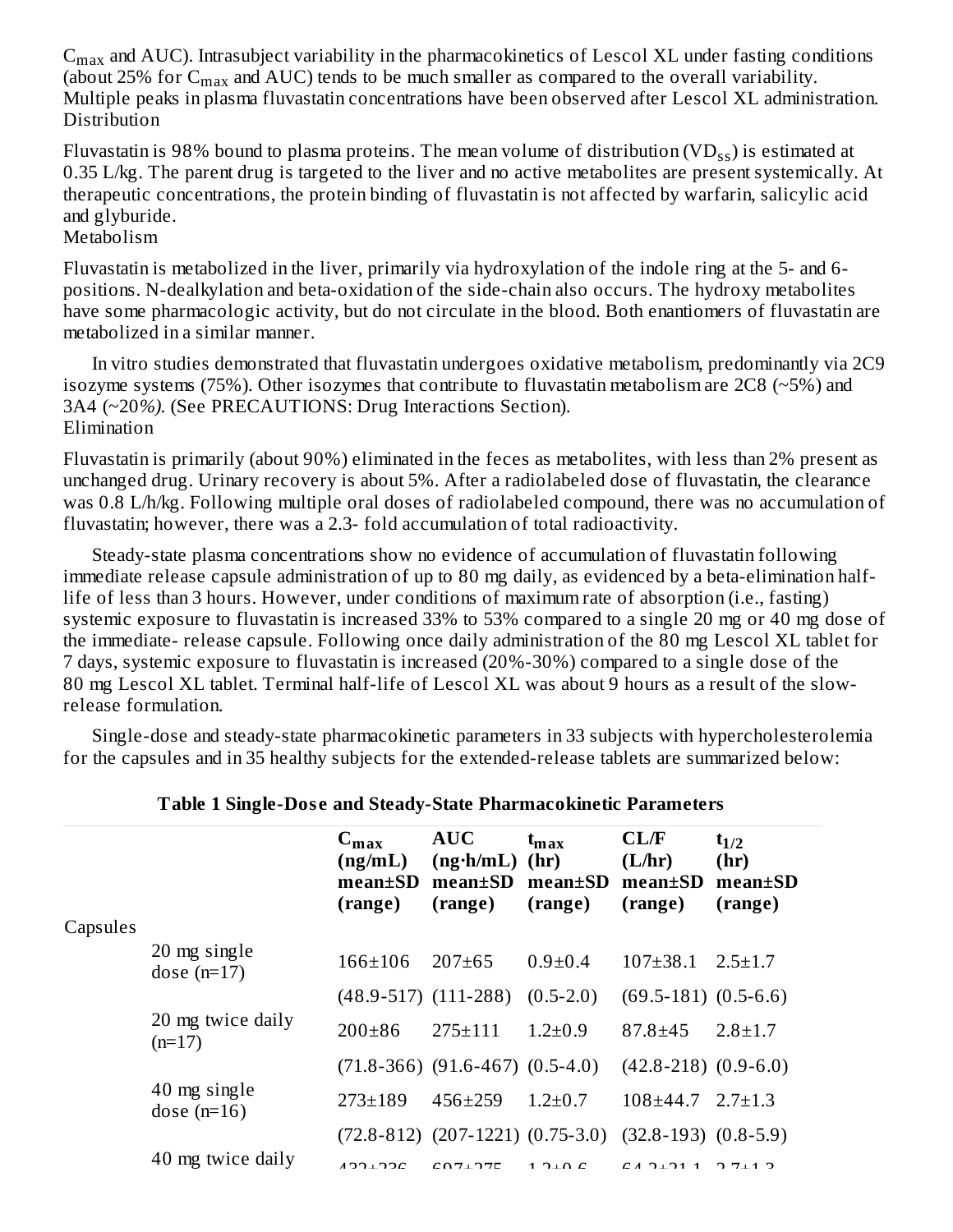|                                                                                                                    | $(n=16)$                                                   | 432±230       | <b>DY/IZ/J</b>                       | $0.012$ .1     | 04. 2 1.1 2. 1.13        |  |
|--------------------------------------------------------------------------------------------------------------------|------------------------------------------------------------|---------------|--------------------------------------|----------------|--------------------------|--|
|                                                                                                                    |                                                            |               | $(119-990)$ $(359-1559)$ $(0.5-2.5)$ |                | $(25.7-111)$ $(0.7-5.0)$ |  |
| Extended-<br>Release<br><b>Tablets</b><br>$80$ mg<br>single<br>dose<br>$(n=24)$                                    |                                                            |               |                                      |                |                          |  |
|                                                                                                                    | 80 mg single dose,<br>fasting $(n=24)$                     | $126 + 53$    | $579 \pm 341$                        | $3.2 \pm 2.6$  |                          |  |
|                                                                                                                    |                                                            | $(37-242)$    | $(144-1760)$ $(1-12)$                |                |                          |  |
|                                                                                                                    | 80 mg single dose,<br>fed state high-fat<br>meal $(n=-24)$ | $183 \pm 163$ | 861±632                              | 6              |                          |  |
|                                                                                                                    |                                                            | $(21 - 733)$  | $(199-3132)$ $(2-24)$                |                |                          |  |
| Extended-<br>Release<br><b>Tablets</b><br>80 mg<br>following<br>7 days<br>dosing<br>(steady-<br>state)<br>$(n=11)$ |                                                            |               |                                      |                |                          |  |
|                                                                                                                    | 80 mg once daily,<br>fasting $(n=11)$                      | $102 + 42$    | 630±326                              | $2.6 \pm 0.91$ |                          |  |
|                                                                                                                    |                                                            |               | $(43.9-181)$ $(247-1406)$ $(1.5-4)$  |                |                          |  |

#### **Special Populations**Renal Insufficiency:

No significant (<6%) renal excretion of fluvastatin occurs in humans. Hepatic Insufficiency:

Fluvastatin is subject to saturable first-pass metabolism/sequestration by the liver and is eliminated primarily via the biliary route. Therefore, the potential exists for drug accumulation in patients with hepatic insufficiency. Caution should therefore be exercised when fluvastatin sodium is administered to patients with a history of liver disease or heavy alcohol ingestion (see WARNINGS).

Fluvastatin AUC and  $\rm{C_{max}}$  values increased by about 2.5- fold in hepatic insufficiency patients. This result was attributed to the decreased presystemic metabolism due to hepatic dysfunction. The enantiomer ratios of the two isomers of fluvastatin in hepatic insufficiency patients were comparable to those observed in healthy subjects.

Age:

Plasma levels of fluvastatin are not affected by age. Gender:

Women tend to have slightly higher (but statistically insignificant) fluvastatin concentrations than men for the immediate- release capsule. This is most likely due to body weight differences, as adjusting for body weight decreases the magnitude of the differences seen. For Lescol XL, there are 67% and 77% increases in systemic availability for women over men under fasted and high- fat meal conditions. Pediatric: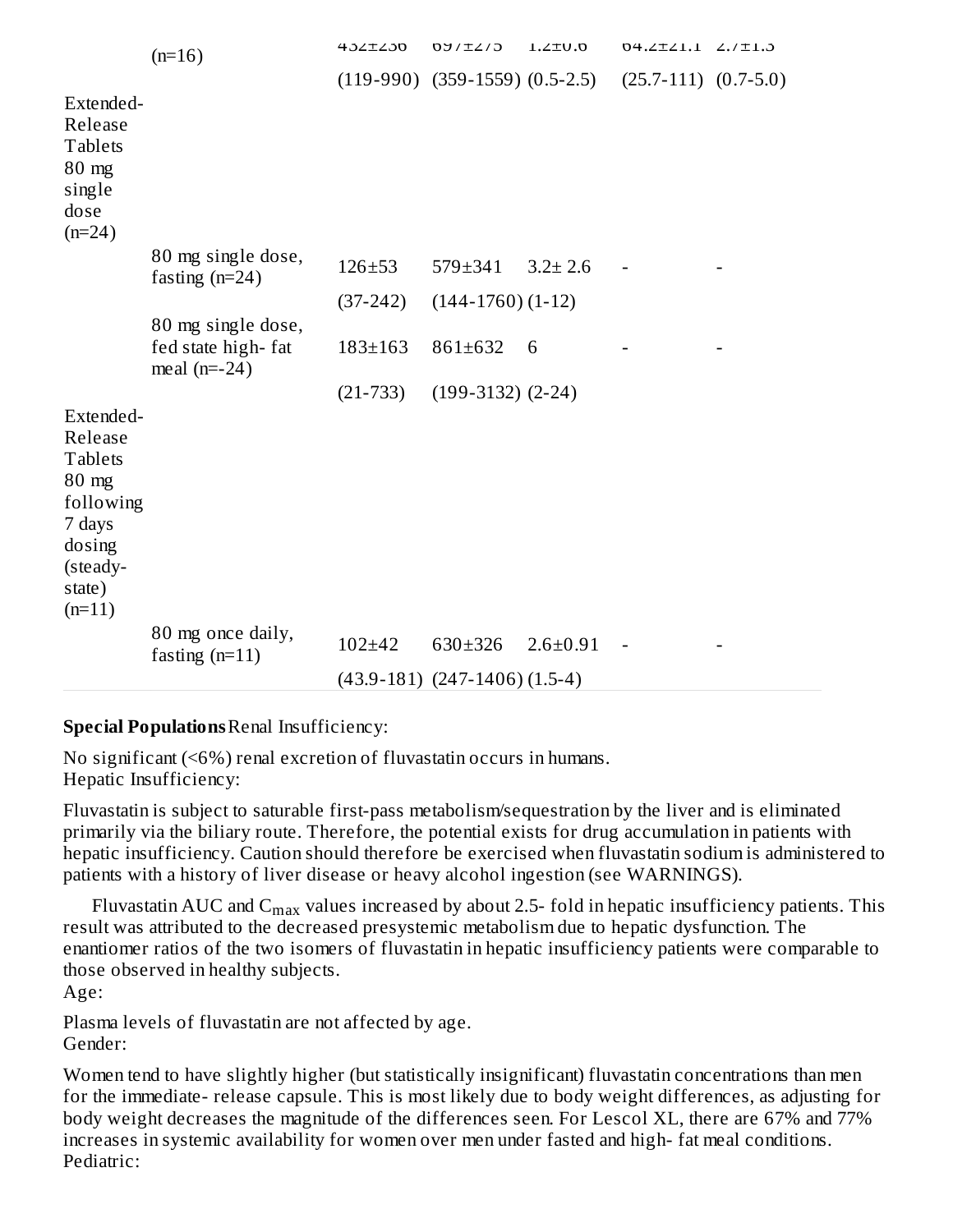Pharmacokinetic data in the pediatric population are not available.

### **CLINICAL STUDIES Hypercholesterolemia (heterozygous familial and nonfamilial) and Mixed Dyslipidemia**

In 12 placebo-controlled studies in patients with Type IIa or IIb hyperlipoproteinemia, Lescol $^\circledR$ (fluvastatin sodium) alone was administered to 1621 patients in daily dose regimens of 20 mg, 40 mg, and 80 mg (40 mg twice daily) for at least 6 weeks duration. After 24 weeks of treatment, daily doses of 20 mg, 40 mg, and 80 mg (40 mg twice daily) resulted in median LDL-C reductions of 22% (n=747), 25% (n=748) and 36% (n=257), respectively. Lescol treatment produced dose-related reductions in Apo B and in triglycerides and increases in HDL-C. The median (25<sup>th</sup>, 75<sup>th</sup> percentile) percent changes from baseline in HDL-C after 12 weeks of treatment with Lescol at daily doses of 20 mg, 40 mg and 80 mg (40 mg twice daily) were  $+2$  (-4, $+10$ ),  $+5$  (-2, $+12$ ), and  $+4$  (-3, $+12$ ), respectively. In a subgroup of patients with primary mixed dyslipidemia, defined as baseline TG levels >200 mg/dL, treatment with Lescol also produced significant decreases in Total-C, LDL-C, TG and Apo B and variable increases in HDL-C. The median (25<sup>th</sup>, 75<sup>th</sup> percentile) percent changes from baseline in HDL-C after 12 weeks of treatment with Lescol at daily doses of 20 mg, 40 mg and 80 mg (40 mg twice daily) in this population were  $+4$  (-2, $+12$ ),  $+8$  ( $+1$ , $+15$ ), and  $+4$  ( $-3$ , $+13$ ), respectively.

In a long-term open-label free titration study, after 96 weeks LDL-C decreases of 25% (20 mg, n=68),  $31\%$  (40 mg, n=298) and  $34\%$  (80 mg, n=209) were seen. No consistent effect on Lp(a) was observed.

Lescol $^\circledR$  XL (fluvastatin sodium) Extended-Release Tablets have been studied in five controlled studies of patients with Type IIa or IIb hyperlipoproteinemia. Lescol XL was administered to over 900 patients in trials from 4 to 26 weeks in duration. In the three largest of these studies, Lescol XL given as a single daily dose of 80 mg significantly reduced Total-C, LDL-C, TG and Apo B. Therapeutic response is well established within two weeks, and a maximum response is achieved within four weeks. After four weeks of therapy, the median decrease in LDL-C was 38% and at Week 24 endpoint the median LDL-C decrease was 35%. Significant increases in HDL-C were also observed. The median (25<sup>th</sup> and 75<sup>th</sup> percentile) percent changes from baseline in HDL-C for Lescol XL were +7(+0,+15) after 24 weeks of treatment.

|                                           | Chol. | $\bf Total_{TG}$  | <b>LDL</b> | Apo               | <b>HDL</b> |                   |     |                   |     |            |
|-------------------------------------------|-------|-------------------|------------|-------------------|------------|-------------------|-----|-------------------|-----|------------|
| Dose                                      | N     | $%$ $\triangle$ N |            | $%$ $\triangle$ N |            | $%$ $\triangle$ N |     | $%$ $\triangle$ N |     | % $\Delta$ |
| All Patients                              |       |                   |            |                   |            |                   |     |                   |     |            |
| Lescol 20 mg <sup>1</sup>                 | 747   | $-17$             | 747        | $-12$             | 747        | $-22$             | 114 | $-19$             | 747 | $+3$       |
| Lescol 40 mg <sup>1</sup>                 | 748   | $-19$             | 748        | $-14$             | 748        | $-25$             | 125 | $-18$             | 748 | $+4$       |
| Lescol 40 mg twice daily <sup>1</sup> 257 |       | $-27$             | 257        | $-18$             | 257        | $-36$             | 232 | $-28$             | 257 | $+6$       |
| Lescol XL 80 mg <sup>2</sup>              | 750   | $-25$             | 750        | $-19$             | 748        | $-35$             | 745 | $-27$             | 750 | $+7$       |
| Baseline TG $\geq$ 200 mg/dL              |       |                   |            |                   |            |                   |     |                   |     |            |
| Lescol 20 mg <sup>1</sup>                 | 148   | $-16$             | 148        | $-17$             | 148        | $-22$             | 23  | $-19$             | 148 | $+6$       |
| Lescol 40 $mg1$                           | 179   | $-18$             | 179        | $-20$             | 179        | $-24$             | 47  | $-18$             | 179 | $+7$       |
| Lescol 40 mg twice daily <sup>1</sup> 76  |       | $-27$             | 76         | $-23$             | 76         | $-35$             | 69  | $-28$             | 76  | $+9$       |
| Lescol XL 80 mg <sup>2</sup>              | 239   | $-25$             | 239        | $-25$             | 237        | $-33$             | 235 | $-27$             | 239 | $+11$      |

| Table 2 Median Percent Change in Lipid Parameters from Baseline to Week 24                  |  |
|---------------------------------------------------------------------------------------------|--|
| Endpoint All Placebo-Controlled Studies (Lescol $^\circledR$ ) and Active Controlled Trials |  |
| (Lescol <sup>®</sup> XL)                                                                    |  |

1 Data for Lescol from 12 placebo- controlled trials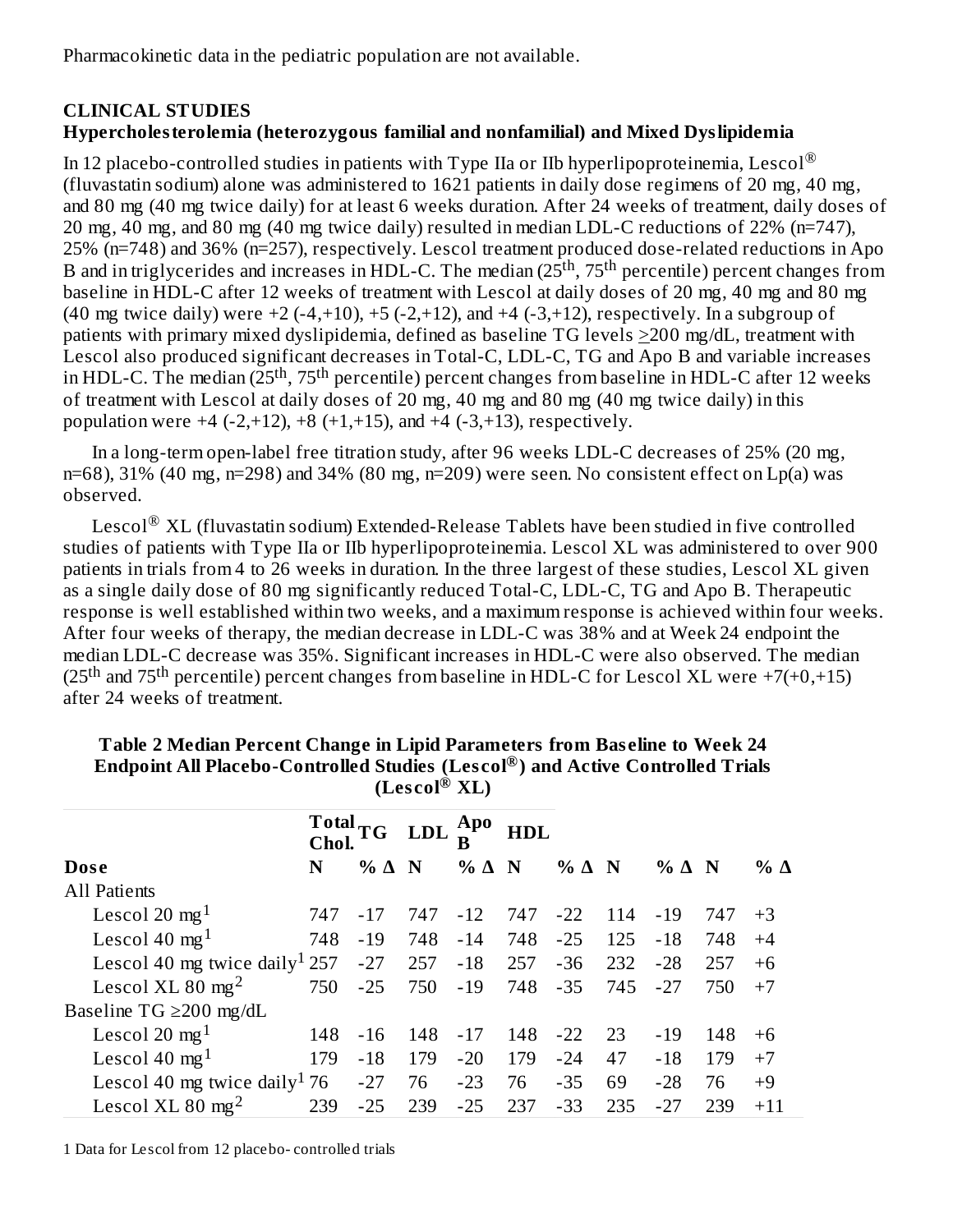#### 2 Data for Lescol XL 80 mg tablet from three 24- week controlled trials

In patients with primary mixed dyslipidemia (Fredrickson Type IIb) as defined by baseline plasma triglycerides levels  $\geq$ 200 mg/dL, Lescol XL 80 mg produced a median reduction in triglycerides of 25%. In these patients, Lescol XL 80 mg produced median (25<sup>th</sup> and 75<sup>th</sup> percentile) percent change from baseline in HDL-C of +11(+3,+20). Significant decreases in Total-C, LDL-C, and Apo B were also achieved. In these studies, patients with triglycerides >400 mg/dL were excluded.

#### **Heterozygous Familial Hypercholesterolemia in Pediatric Patients**

Fluvastatin sodium was studied in two open-label, uncontrolled, dose-titration studies which enrolled pediatric patients with heterozygous familial hypercholesterolemia. The first study enrolled 29 prepubertal boys, 9-12 years of age, who had an LDL-C level > 90th percentile for age and one parent with primary hypercholesterolemia and either a family history of premature ischemic heart disease or tendon xanthomas. The mean baseline LDL-C was 226 mg/dL (range: 137-354 mg/dL). All patients were started on Lescol capsules 20 mg daily with dose adjustments every 6 weeks to 40 mg daily then 80 mg daily (40 mg bid) to achieve an LDL-C goal of 96.7 to 123.7 mg/dL. Endpoint analyses were performed at Year 2. The second study enrolled 85 male and female patients, 10 to 16 years of age, who had an LDL- $C > 190$  mg/dL or LDL-C  $> 160$  mg/dL and one or more risk factors for coronary heart disease, or LDL-C > 160 mg/dL and a proven LDL-receptor defect. The mean baseline LDL-C was 225 mg/dL (range: 148-343 mg/dL). All patients were started on Lescol capsules 20 mg daily with dose adjustments every 6 weeks to 40 mg daily then 80 mg daily (Lescol 80 mg XL tablet) to achieve an LDL-C goal of < 130 mg/dL. Endpoint analyses were performed at Week 114.

In the first study, Lescol 20 mg to 80 mg daily doses decreased plasma levels of Total-C and LDL-C by 21% and 27%, respectively. The mean achieved LDL-C was 161 mg/dL (range: 74-336 mg/dL). In the second study, Lescol 20 mg to 80 mg daily doses decreased plasma levels of Total-C and LDL-C by 22% and 28%, respectively. The mean achieved LDL-C was 159 mg/dL (range: 90-295 mg/dL).

The majority of patients in both studies (83% in the first study and 89% in the second study) were titrated to the maximum daily dose of 80 mg. At study endpoint, 26 % to 30% of patients in both studies achieved a targeted LDL-C goal of < 130 mg/dL. The long-term efficacy of Lescol or Lescol XL therapy in childhood to reduce morbidity and mortality in adulthood has not been established. **Reduction in the Risk of Recurrent Cardiac Events**

In the Lescol Intervention Prevention Study, the effect of Lescol 40 mg administered twice daily on the risk of recurrent cardiac events (time to first occurrence of cardiac death, nonfatal myocardial infarction, or revascularization) was assessed in 1677 patients with coronary heart disease who had undergone a percutaneous coronary intervention (PCI) procedure (mean time from PCI to randomization=3 days). In this multicenter, randomized, double-blind, placebo-controlled study, patients were treated with dietary/lifestyle counseling and either Lescol 40 mg (n=844) or placebo (n=833) given twice daily for a median of 3.9 years. The study population was 84% male, 98% Caucasian, with 37% >65 years of age. At baseline patients had total cholesterol between 100 and 367 mg/dL (mean 201 mg/dL), LDL-C between 42 and 243 mg/dL (mean 132 mg/dL), triglycerides between 15 and 270 mg/dL (mean 70 mg/dL) and HDL-C between 8 and 174 mg/dL (mean 39 mg/dL).

Lescol significantly reduced the risk of recurrent cardiac events (Figure 1) by 22% ( $p=0.013, 181$ patients in the Lescol group vs. 222 patients in the placebo group). Revascularization procedures comprised the majority of the initial recurrent cardiac events (143 revascularization procedures in the Lescol group and 171 in the placebo group). Consistent trends in risk reduction were observed in patients >65 years of age.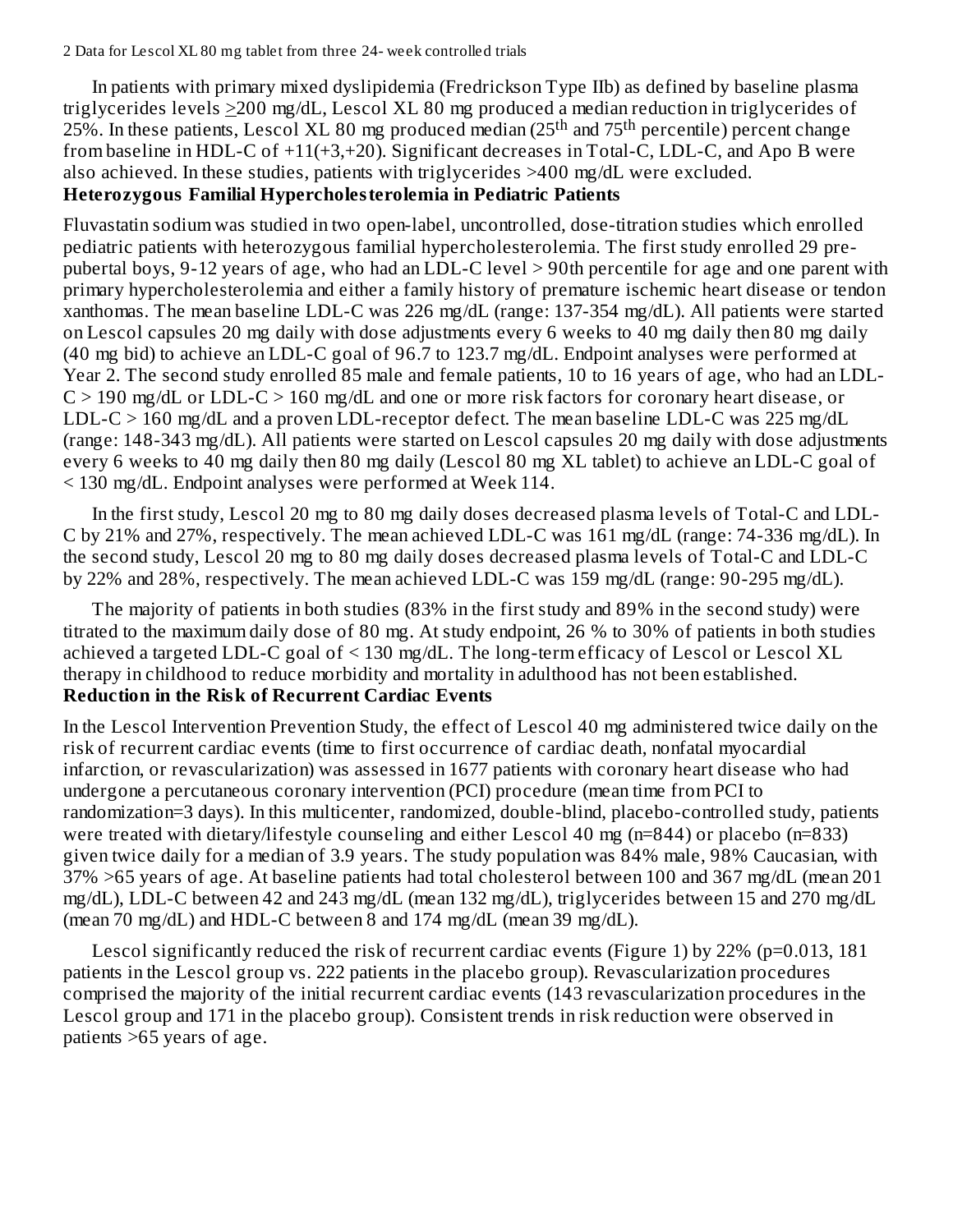

Figure 1. Primary Endpoint – Recurrent Cardiac Events (Cardiac Death, Nonfatal MI or Revascularization Procedure) (ITT Population)

Outcome data for the Lescol Intervention Prevention Study are shown in Figure 2. After exclusion of revascularization procedures (CABG and repeat PCI) occurring within the first 6 months of the initial procedure involving the originally instrumental site, treatment with Lescol was associated with a 32% (p=0.002) reduction in risk of late revascularization procedures (CABG or PCI occurring at the original site >6 months after the initial procedure, or at another site).

|                                                 |               | Incidence* |                         |                                    |      |                         |      |      |     |                        |
|-------------------------------------------------|---------------|------------|-------------------------|------------------------------------|------|-------------------------|------|------|-----|------------------------|
|                                                 | <b>Lescof</b> | Placebo    |                         |                                    |      |                         |      |      |     |                        |
|                                                 | n(%)          | n(%)       | <b>Risk Reduction %</b> |                                    |      |                         |      |      |     |                        |
| Event                                           | N=844         | $M = 833$  | (96% CI)                |                                    |      | Cox Risk Ratio (95% CI) |      |      |     |                        |
| Primary Endpoint, Recurrent Cardiac             |               |            |                         |                                    |      |                         |      |      |     |                        |
| Evonts (as a first ovont)                       | 181 (21.4)    | 222 (26.7) | 22 (5, 36)              |                                    |      |                         |      |      |     |                        |
| Cardiac Death                                   | 8(0.9)        | 18 (2.2)   | -                       |                                    |      |                         |      |      |     |                        |
| Nonfatal MI                                     | 30 (3.4)      | 33 (4.0)   | ∸                       |                                    |      |                         |      |      |     |                        |
| <b>Revascularization</b>                        | 143 (16.2)    | 171 (20.5) |                         |                                    |      |                         |      |      |     |                        |
| Secondary Endpoints (any time during the study) |               |            |                         |                                    |      |                         |      |      |     |                        |
| Cardiac Death                                   | 13 (1.5)      | 24 (2.9)   | 47(5, 79)               |                                    |      |                         |      |      |     |                        |
| Nonfatal MI                                     | 30 (3.6)      | 38 (4.6)   | $22( -27, 52)$          |                                    |      |                         |      |      |     |                        |
| Revascularization                               | 167 (19.8)    | 193 (23.2) | $17( -2, 33)$           |                                    |      |                         |      |      |     |                        |
| Late Revascularization**                        | 111 (13.2)    | 151 (18.1) | 32(13, 47)              |                                    |      |                         |      |      |     |                        |
| Noncardiac Death                                | 23(2.7)       | 25 (3.0)   | 16 (-49, 52)            |                                    |      |                         |      |      |     |                        |
|                                                 |               |            |                         | 0.00                               | 0.25 | 0.50                    | 0.75 | 1.00 | 125 | 1.50                   |
|                                                 |               |            |                         | ←<br>Favors<br>Lascol <sup>o</sup> |      |                         |      |      |     | →<br>Favors<br>placubo |
| *Number of network with conde-                  |               |            |                         |                                    |      |                         |      |      |     |                        |

\*\*Excludes revascularization procedures of the target lesion within the first 6 months of the initial procedure

Figure 2. Lescol® Intervention Prevention Study - Primary and Secondary Endpoints **Atheros clerosis**

In the Lipoprotein and Coronary Atherosclerosis Study (LCAS), the effect of Lescol therapy on coronary atherosclerosis was assessed by quantitative coronary angiography (QCA) in patients with coronary artery disease and mild to moderate hypercholesterolemia (baseline LDL-C range 115-190 mg/dL). In this randomized double-blind, placebo- controlled trial, 429 patients were treated with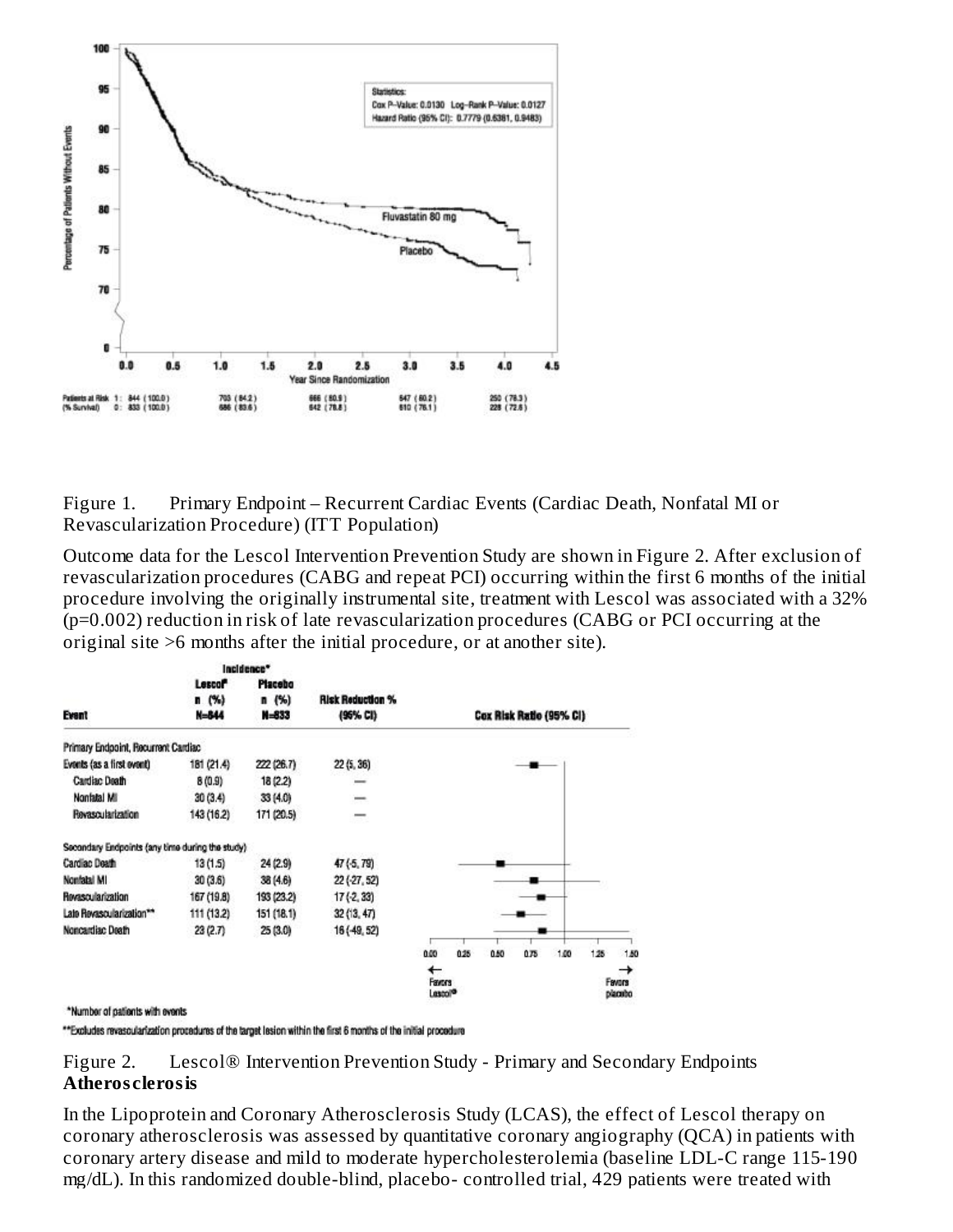mg/dL). In this randomized double-blind, placebo- controlled trial, 429 patients were treated with conventional measures (Step 1 AHA Diet) and either Lescol 40 mg/day or placebo. In order to provide treatment to patients receiving placebo with LDL-C levels >160 mg/dL at baseline, adjunctive therapy with cholestyramine was added after Week 12 to all patients in the study with baseline LDL-C values of >160 mg/dL. These baseline levels were present in 25% of the study population. Quantitative coronary angiograms were evaluated at baseline and 2.5 years in 340 (79%) angiographic evaluable patients.

Lescol significantly slowed the progression of coronary atherosclerosis. Compared to placebo, Lescol significantly slowed the progression of lesions as measured by within-patient per-lesion change in minimum lumen diameter (MLD), the primary endpoint (see Figure 3 below), percent diameter stenosis (Figure 4), and the formation of new lesions (13% of all fluvastatin patients versus 22% of all placebo patients). Additionally, a significant difference in favor of Lescol was found between all fluvastatin and all placebo patients in the distribution among the three categories of definite progression, definite regression, and mixed or no change. Beneficial angiographic results (change in MLD) were independent of patients' gender and consistent across a range of baseline LDL-C levels.



### **INDICATIONS AND USAGE**

Therapy with lipid-altering agents should be used in addition to a diet restricted in saturated fat and cholesterol (see National Cholesterol Education Program [NCEP] Treatment Guidelines, below). **Hypercholesterolemia (heterozygous familial and nonfamilial) and Mixed Dyslipidemia**

Lescol $^{\circledR}$  (fluvastatin sodium) and Lescol $^{\circledR}$  XL (fluvastatin sodium) are indicated to reduce elevated total cholesterol (Total-C), LDL-C, TG and Apo B levels, and to increase HDL-C in patients with primary hypercholesterolemia and mixed dyslipidemia (Fredrickson Type IIa and IIb) whose response to dietary restriction of saturated fat and cholesterol and other nonpharmacological measures has not been adequate.

### **Heterozygous Familial Hypercholesterolemia in Pediatric Patients**

Lescol and Lescol XL are indicated as an adjunct to diet to reduce Total-C, LDL-C, and Apo B levels in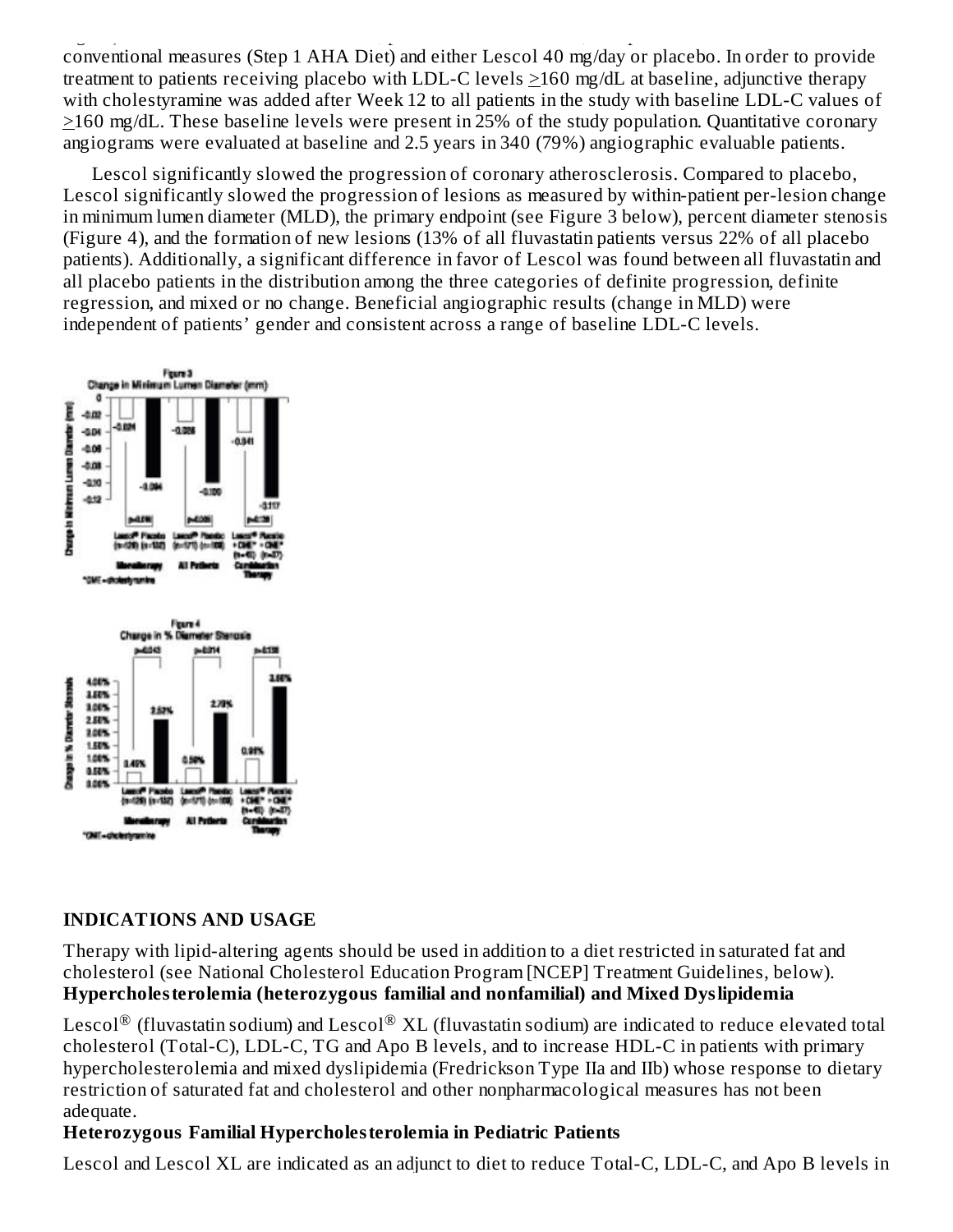adolescent boys and girls who are at least one year post-menarche, 10-16 years of age, with heterozygous familial hypercholesterolemia whose response to dietary restriction has not been adequate and the following findings are present:

- 1. LDL-C remains > 190 mg/dL or
- 2. LDL-C remains  $\geq 160$  mg/dL and:
	- <sup>o</sup> there is a positive family history of premature cardiovascular disease or
	- two or more other cardiovascular disease risk factors are present.

Therapy with lipid-altering agents should be considered only after secondary causes for hyperlipidemia such as poorly controlled diabetes mellitus, hypothyroidism, nephrotic syndrome, dysproteinemias, obstructive liver disease, other medication, or alcoholism, have been excluded. Prior to initiation of fluvastatin sodium, a lipid profile should be performed to measure Total-C, HDL-C and TG. For patients with TG <400 mg/dL (<4.5 mmol/L), LDL-C can be estimated using the following equation:

LDL-C = Total-C -  $HDL-C - 1/5 TG$ 

For TG levels >400 mg/dL (>4.5 mmol/L), this equation is less accurate and LDL-C concentrations should be determined by ultracentrifugation. In many hypertriglyceridemic patients LDL-C may be low or normal despite elevated Total-C. In such cases, Lescol is not indicated.

Lipid determinations should be performed at intervals of no less than 4 weeks and dosage adjusted according to the patient's response to therapy.

The National Cholesterol Education Program (NCEP) Treatment Guidelines are summarized below:

| <b>Risk Category</b>                                                      | <b>LDL Goal</b><br>(mg/dL) | to<br><b>Initiate Therapeutic</b><br><b>Lifestyle Changes</b><br>(mg/dL) | LDL Level at Which LDL Level at Which to<br>Consider<br>Drug<br><b>Therapy</b><br>(mg/dL)           |
|---------------------------------------------------------------------------|----------------------------|--------------------------------------------------------------------------|-----------------------------------------------------------------------------------------------------|
| CHD <sup>†</sup> or CHD risk<br>equivalents                               | < 100                      | >100                                                                     | >130                                                                                                |
| $(10$ -year risk >20%)<br>2+ Risk factors<br>$(10$ -year risk $\leq$ 20%) | < 130                      | >130                                                                     | $(100-129:$ drug optional) $\dagger$<br>10-year risk 10%-20%: >130<br>10-year risk <10%: $\geq$ 160 |
| 0-1 Risk factor $\uparrow\uparrow\uparrow$                                | < 160                      | >160                                                                     | >190<br>$(160-189:LDL-lowering)$<br>drug optional)                                                  |

### **Table 3 NCEP Treatment Guidelines: LDL-C Goals and Cutpoints for Therapeutic Lifestyle Changes and Drug Therapy in Different Risk Categories**

† CHD, coronary heart disease

†† Some authorities recommend use of LDL-lowering drugs in this category if an LDL-C level of <100mg/dL cannot be achieved by therapeutic lifestyle changes. Others prefer use of drugs that primarily modify triglycerides and HDL-C, e.g., nicotinic acid or fibrate. Clinical judgement also may call for deferring drug therapy in this subcategory.

††† Almost all people with 0-1 risk factor have 10-year risk <10%; thus, 10-year risk assessment in people with 0-1 risk factor is not necessary.

After the LDL-C goal has been achieved, if the TG is still >200 mg/dL, non-HDL-C (Total-C minus HDL-C) becomes a secondary target of therapy. Non-HDL-C goals are set 30 mg/dL higher than LDL-C goals for each risk category.

At the time of hospitalization for an acute coronary event, consideration can be given to initiating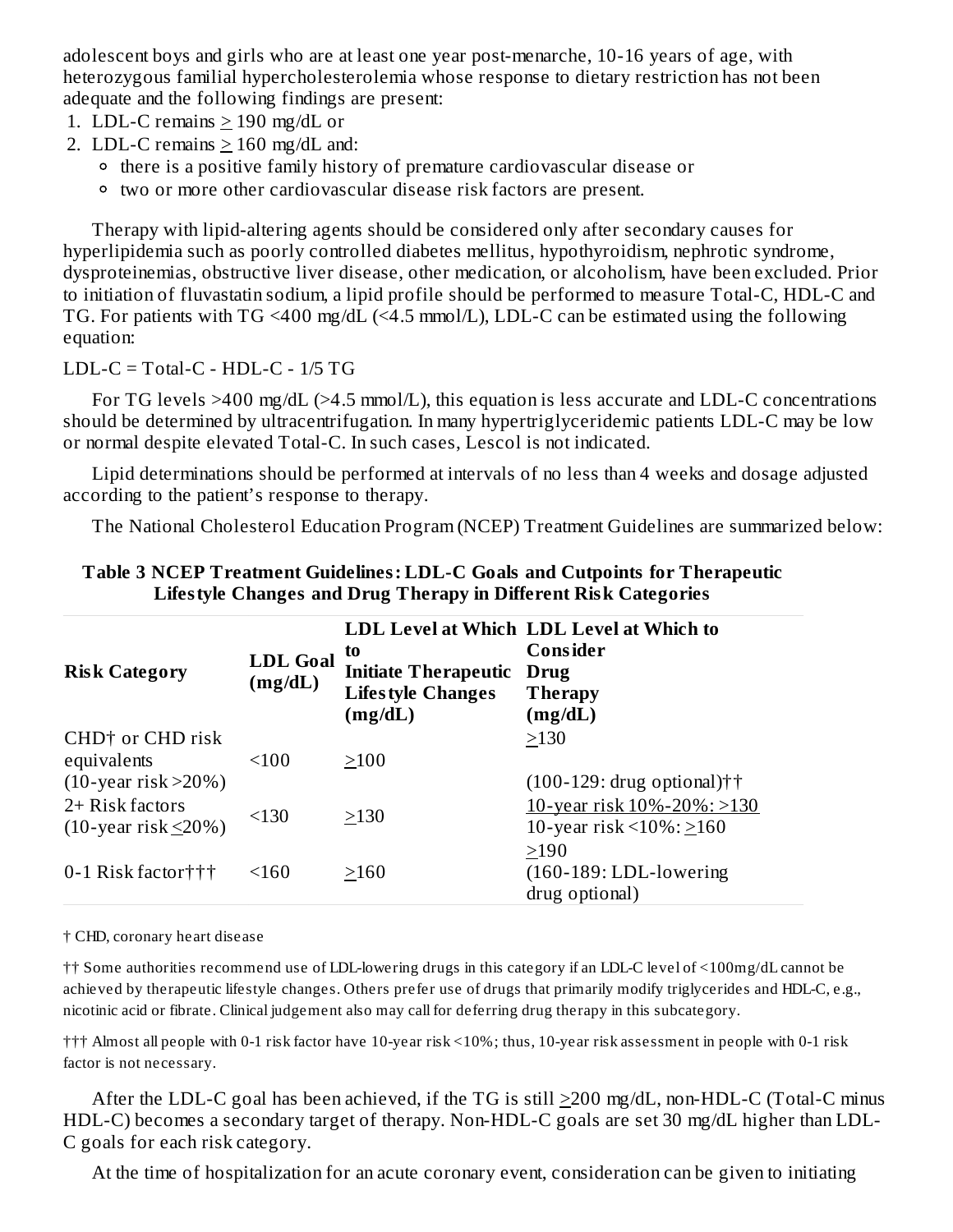drug therapy at discharge if the LDL-C level is >130 mg/dL (NCEP-ATP II).

Since the goal of treatment is to lower LDL-C, the NCEP recommends that the LDL-C levels be used to initiate and assess treatment response. Only if LDL-C levels are not available, should the Total-C be used to monitor therapy.

| Table 4 Classification of Hyperipoprotementias |                                 |              |                          |  |  |  |
|------------------------------------------------|---------------------------------|--------------|--------------------------|--|--|--|
|                                                | <b>Lipid Elevations</b>         |              |                          |  |  |  |
| <b>Type</b>                                    | Lipoproteins<br><b>Elevated</b> | <b>Major</b> | <b>Minor</b>             |  |  |  |
| I $(\text{rare})$                              | Chylomicrons                    | <b>TG</b>    | $\uparrow \rightarrow C$ |  |  |  |
| <b>IIa</b>                                     | <b>LDL</b>                      | C            |                          |  |  |  |
| IIb                                            | LDL, VLDL                       | С            | <b>TG</b>                |  |  |  |
| $III$ (rare)                                   | IDL                             | C/TG         |                          |  |  |  |
| IV                                             | VLDL                            | <b>TG</b>    | $\uparrow \rightarrow C$ |  |  |  |
| $V$ (rare)                                     | Chylomicrons, VLDL TG           |              | $\uparrow \rightarrow C$ |  |  |  |

### **Table 4 Classification of Hyperlipoproteinemias**

C = cholesterol, TG = triglycerides, LDL = low density lipoprotein, VLDL = very low density lipoprotein,

IDL = intermediate density lipoprotein

Neither Lescol nor Lescol XL have been studied in conditions where the major abnormality is elevation of chylomicrons, VLDL, or IDL (i.e., hyperlipoproteinemia Types I, III, IV, or V).

The NCEP classification of cholesterol levels in pediatric patients with a familial history of hypercholesterolemia or premature cardiovascular disease is summarized below:

| Category          | Total-C $(mg/dL)$ | $LDL-C$ (mg/dL) |  |
|-------------------|-------------------|-----------------|--|
| Acceptable        | <170              | <110            |  |
| <b>Borderline</b> | 170-199           | 110-129         |  |
| High              | >200              | >130            |  |

Children treated with fluvastatin in adolescence should be re-evaluated in adulthood and appropriate changes made to their cholesterol-lowering regimen to achieve adult treatment goals.

### **Secondary Prevention of Coronary Events**

In patients with coronary heart disease, Lescol and Lescol XL are indicated to reduce the risk of undergoing coronary revascularization procedures.

#### **Atheros clerosis**

Lescol and Lescol XL are also indicated to slow the progression of coronary atherosclerosis in patients with coronary heart disease as part of a treatment strategy to lower total and LDL cholesterol to target levels.

### **CONTRAINDICATIONS**

Hypersensitivity to any component of this medication. Lescol $^\circledR$  (fluvastatin sodium) and Lescol $^\circledR$  XL (fluvastatin sodium) are contraindicated in patients with active liver disease or unexplained, persistent elevations in serum transaminases (see WARNINGS*)*.

#### **Pregnancy and Lactation**

Atherosclerosis is a chronic process and discontinuation of lipid-lowering drugs during pregnancy should have little impact on the outcome of long-term therapy of primary hypercholesterolemia. Cholesterol and other products of cholesterol biosynthesis are essential components for fetal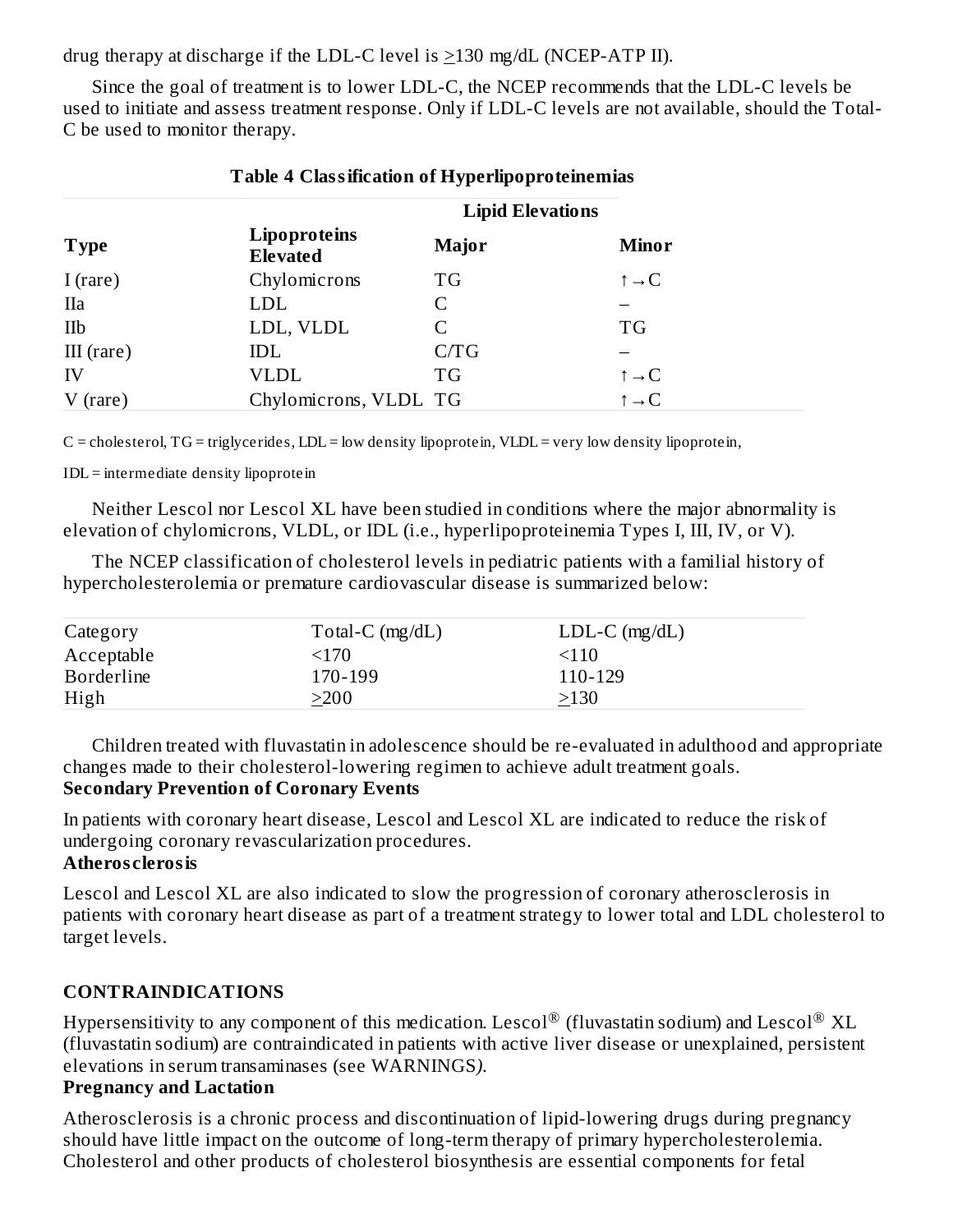development (including synthesis of steroids and cell membranes). Since HMG-CoA reductase inhibitors decrease cholesterol synthesis and possibly the synthesis of other biologically active substances derived from cholesterol, they may cause fetal harm when administered to pregnant women. Therefore, HMG-CoA reductase inhibitors are contraindicated during pregnancy and in nursing mothers. **Fluvastatin sodium should be administered to women of childbearing age only when such patients are highly unlikely to conceive and have been informed of the potential hazards.** If the patient becomes pregnant while taking this class of drug, therapy should be discontinued and the patient apprised of the potential hazard to the fetus.

#### **WARNINGS Liver Enzymes**

Biochemical abnormalities of liver function have been associated with HMG-CoA reductase inhibitors and other lipid-lowering agents. Approximately 1.1% of patients treated with Lescol $^{\circledR}$  (fluvastatin sodium) capsules in worldwide trials developed dose-related, persistent elevations of transaminase levels to more than 3 times the upper limit of normal. Fourteen of these patients (0.6%) were discontinued from therapy. In all clinical trials, a total of 33/2969 patients (1.1%) had persistent transaminase elevations with an average fluvastatin exposure of approximately 71.2 weeks; 19 of these patients (0.6%) were discontinued. The majority of patients with these abnormal biochemical findings were asymptomatic.

In a pooled analysis of all placebo-controlled studies in which Lescol capsules were used, persistent transaminase elevations (>3 times the upper limit of normal [ULN] on two consecutive weekly measurements) occurred in 0.2%, 1.5%, and 2.7% of patients treated with 20, 40, and 80 mg (titrated to 40 mg twice daily) Lescol capsules, respectively. Ninety-one percent of the cases of persistent liver function test abnormalities (20 of 22 patients) occurred within 12 weeks of therapy and in all patients with persistent liver function test abnormalities there was an abnormal liver function test present at baseline or by Week 8.

In the pooled analysis of the 24-week controlled trials, persistent transaminase elevation occurred in 1.9%, 1.8% and 4.9% of patients treated with Lescol® XL (fluvastatin sodium) 80 mg, Lescol 40 mg and Lescol 40 mg twice daily, respectively. In 13 of 16 patients treated with Lescol XL the abnormality occurred within 12 weeks of initiation of treatment with Lescol XL 80 mg.

**It is recommended that liver function tests be performed before the initiation of therapy and at 12 weeks following initiation of treatment or elevation in dos e.** Patients who develop transaminase elevations or signs and symptoms of liver disease should be monitored to confirm the finding and should be followed thereafter with frequent liver function tests until the levels return to normal. Should an increase in AST or ALT of three times the upper limit of normal or greater persist (found on two consecutive occasions) withdrawal of fluvastatin sodium therapy is recommended.

Active liver disease or unexplained transaminase elevations are contraindications to the use of Lescol and Lescol XL (see CONTRAINDICATIONS). Caution should be exercised when fluvastatin sodium is administered to patients with a history of liver disease or heavy alcohol ingestion (see CLINICAL PHARMACOLOGY: Pharmacokinetics/Metabolism*)*. Such patients should be closely monitored.

#### **Skeletal Mus cle**

**Rhabdomyolysis with renal dysfunction s econdary to myoglobinuria has been reported with fluvastatin and with other drugs in this class.** Myopathy, defined as muscle aching or muscle weakness in conjunction with increases in creatine phosphokinase (CPK) values to greater than 10 times the upper limit of normal, has been reported.

**Myopathy should be considered in any patients with diffus e myalgias, mus cle tenderness or weakness, and/or marked elevation of CPK. Patients should be advis ed to report promptly unexplained mus cle pain, tenderness or weakness, particularly if accompanied by malais e or**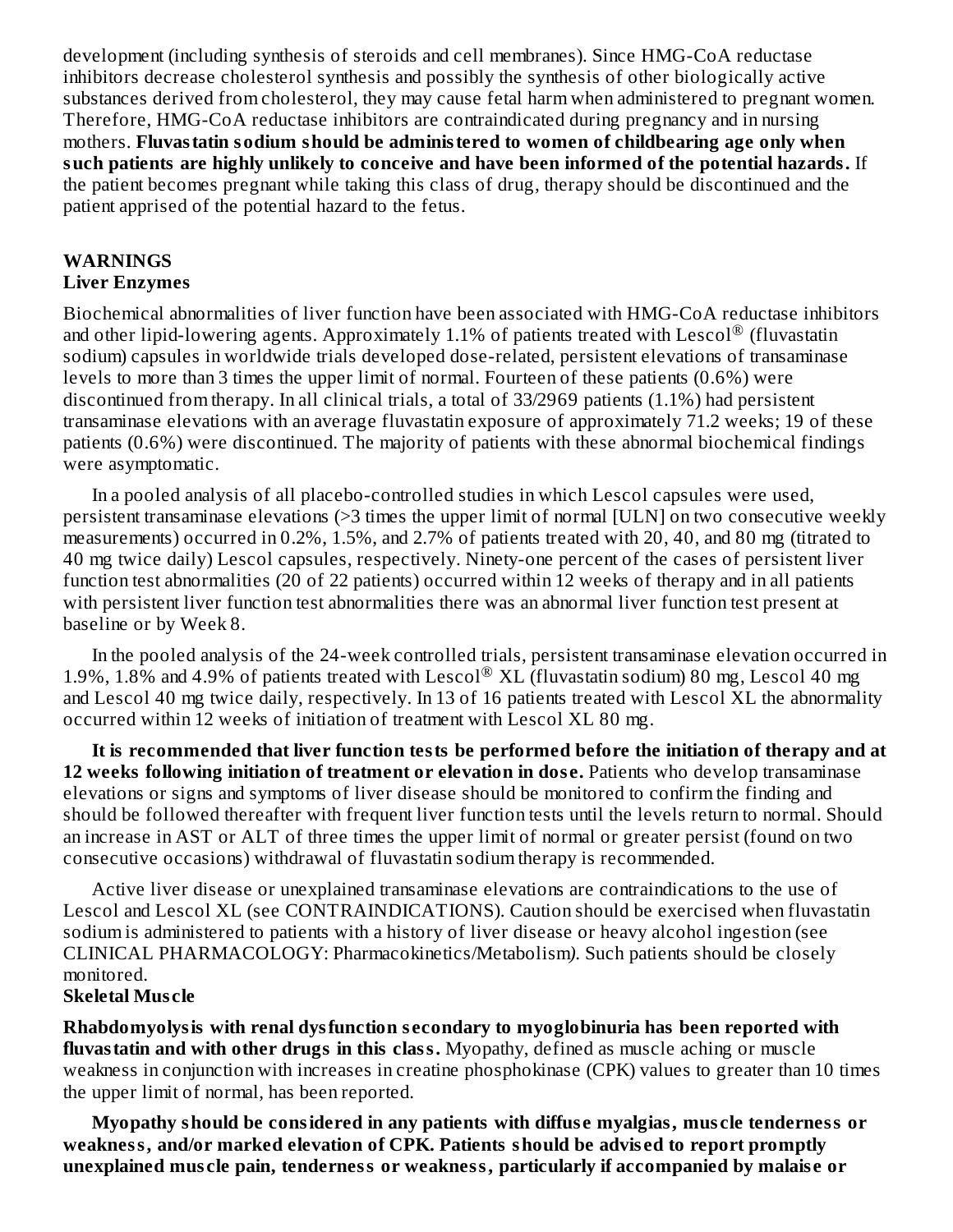**fever. Fluvastatin sodium therapy should be dis continued if markedly elevated CPK levels occur or myopathy is diagnos ed or suspected. Fluvastatin sodium therapy should also be temporarily withheld in any patient experiencing an acute or s erious condition predisposing to the development of renal failure s econdary to rhabdomyolysis, e.g., s epsis; hypotension; major surgery; trauma;s evere metabolic, endocrine, or electrolyte disorders; or uncontrolled epilepsy.**

The risk of myopathy and/or rhabdomyolysis during treatment with HMG-CoA reductase inhibitors has been reported to be increased if therapy with either cyclosporine, gemfibrozil, erythromycin, or niacin is administered concurrently. Isolated cases of myopathy have been reported during postmarketing experience with concomitant administration of fluvastatin and colchicine. No information is available on the pharmacokinetic interaction between fluvastatin and colchicine. However, myotoxicity, including muscle pain and weakness and rhabdomyloysis, have been reported anecdotally with concomitant administration of colchicine.

Myopathy was not observed in a clinical trial in 74 patients involving patients who were treated with fluvastatin sodium together with niacin.

Uncomplicated myalgia has been observed infrequently in patients treated with Lescol at rates indistinguishable from placebo.

The use of fibrates alone may occasionally be associated with myopathy. The combined use of HMG-CoA reductase inhibitors and fibrates should generally be avoided.

#### **PRECAUTIONS General**

Before instituting therapy with Lescol $^\circledR$  (fluvastatin sodium) or Lescol $^\circledR$  XL (fluvastatin sodium), an attempt should be made to control hypercholesterolemia with appropriate diet, exercise, and weight reduction in obese patients, and to treat other underlying medical problems (see INDICATIONS AND USAGE).

The HMG-CoA reductase inhibitors may cause elevation of creatine phosphokinase and transaminase levels (see WARNINGS and ADVERSE REACTIONS). This should be considered in the differential diagnosis of chest pain in a patient on therapy with fluvastatin sodium. **Homozygous Familial Hypercholesterolemia**

HMG-CoA reductase inhibitors are reported to be less effective in patients with rare homozygous familial hypercholesterolemia, possibly because these patients have few functional LDL receptors. **Information for Patients**

#### **Patients should be advis ed to report promptly unexplained mus cle pain, tenderness or weakness, particularly if accompanied by malais e or fever.**

Women should be informed that if they become pregnant while receiving Lescol or Lescol XL the drug should be discontinued immediately to avoid possible harmful effects on a developing fetus from a relative deficit of cholesterol and biological products derived from cholesterol. In addition, Lescol or Lescol XL should not be taken during nursing. (See CONTRAINDICATIONS.) **Drug Interactions**

The below listed drug interaction information is derived from studies using immediate- release fluvastatin. Similar studies have not been conducted using the Lescol XL tablet. Immunosuppressive Drugs, Gemfibrozil, Niacin (Nicotinic Acid), Erythromycin

(See WARNINGS: Skeletal Muscle).

In vitro data indicate that fluvastatin metabolism involves multiple Cytochrome P450 (CYP) isozymes. CYP2C9 isoenzyme is primarily involved in the metabolism of fluvastatin  $(\sim 75\%)$ , while CYP2C8 and CYP3A4 isoenzymes are involved to a much less extent, i.e., ~5% and ~20%, respectively. If one pathway is inhibited in the elimination process of fluvastatin other pathways may compensate.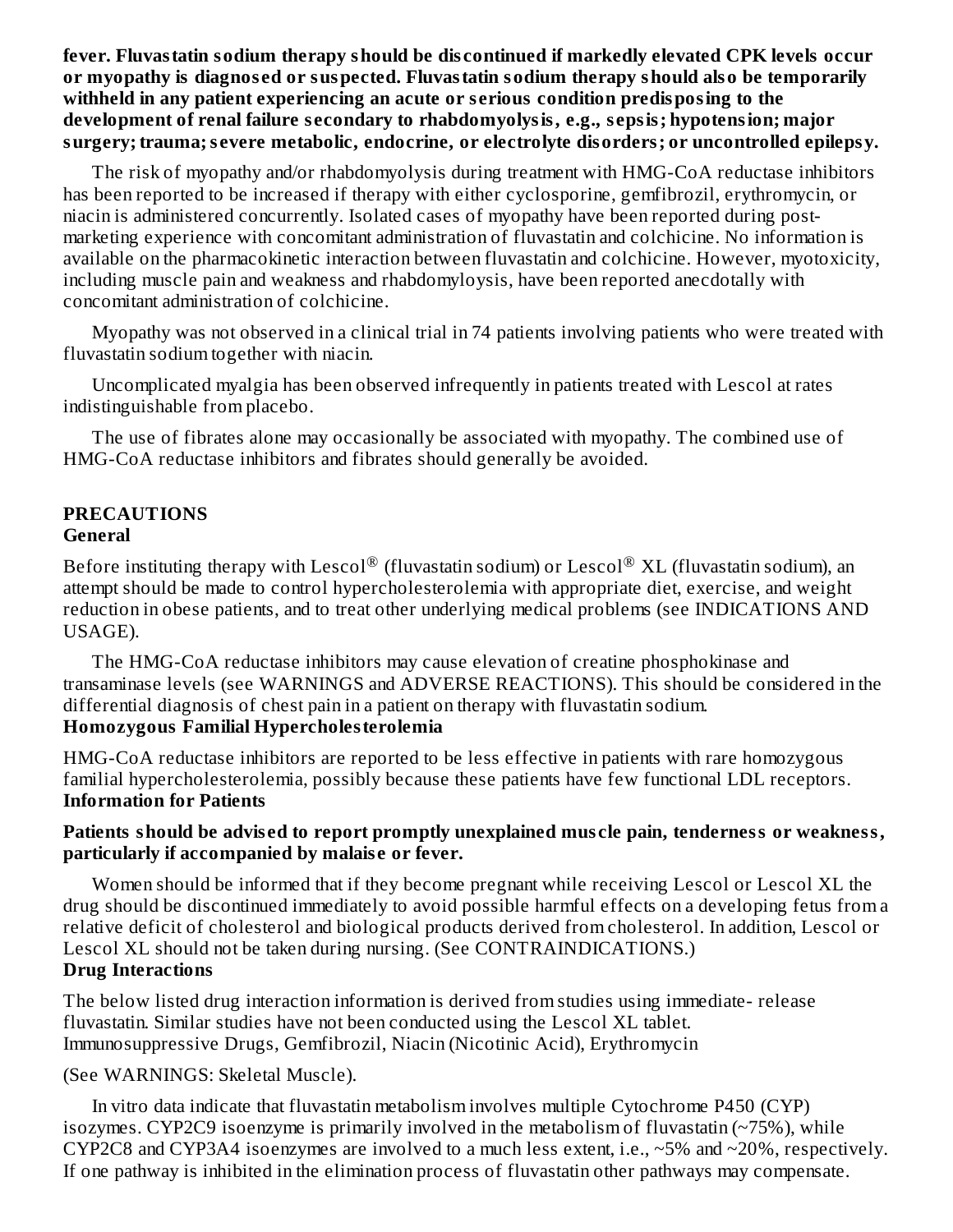In vivo drug interaction studies with CYP3A4 inhibitors/substrates such as cyclosporine, erythromycin, and itraconazole result in minimal changes in the pharmacokinetics of fluvastatin, confirming less involvement of CYP3A4 isozyme. Concomitant administration of fluvastatin and phenytoin increased the levels of phenytoin and fluvastatin, suggesting predominant involvement of CYP2C9 in fluvastatin metabolism. Niacin/Propranolol:

Concomitant administration of immediate- release fluvastatin sodium with niacin or propranolol has no effect on the bioavailability of fluvastatin sodium. Cholestyramine:

Administration of immediate- release fluvastatin sodium concomitantly with, or up to 4 hours after cholestyramine, results in fluvastatin decreases of more than 50% for AUC and 50%-80% for  $\rm{C_{max}.}$ However, administration of immediate- release fluvastatin sodium 4 hours after cholestyramine resulted in a clinically significant additive effect compared with that achieved with either component drug. Cyclosporine:

Plasma cyclosporine levels remain unchanged when fluvastatin (20 mg daily) was administered concurrently in renal transplant recipients on stable cyclosporine regimens. Fluvastatin AUC increased 1.9- fold, and  $C_{max}$  increased 1.3- fold compared to historical controls. Digoxin:

In a crossover study involving 18 patients chronically receiving digoxin, a single 40 mg dose of immediate- release fluvastatin had no effect on digoxin AUC, but had an 11% increase in digoxin  ${\sf C}_{\sf max}$ and small increase in digoxin urinary clearance. Erythromycin:

Erythromycin (500 mg, single dose) did not affect steady-state plasma levels of fluvastatin (40 mg daily).

Fluconazole:

Administration of fluvastatin 40 mg single dose to healthy volunteers pre-treated with fluconazole for 4 days results in an increase of fluvastatin C $_{\rm max}$  (44%) and AUC (84%). Based on this data, caution should be exercised when fluvastatin is co-administered with fluconazole. Itraconazole:

Concomitant administration of fluvastatin (40 mg) and itraconazole (100 mg daily x 4 days) does not affect plasma itraconazole or fluvastatin levels. Gemfibrozil:

There is no change in either fluvastatin (20 mg twice daily) or gemfibrozil (600 mg twice daily) plasma levels when these drugs are co-administered. Phenytoin:

Single morning dose administration of phenytoin (300 mg extended release) increased mean steady-state fluvastatin (40 mg)  $\rm C_{max}$  by 27% and AUC by 40% whereas fluvastatin increased the mean phenytoin  $C_{max}$  by 5% and AUC by 20%. Patients on phenytoin should continue to be monitored appropriately when fluvastatin therapy is initiated or when the fluvastatin dosage is changed. Diclofenac:

Concurrent administration of fluvastatin (40 mg) increased the mean  $\rm{C_{max}}$  and  $\rm{AUC}$  of diclofenac by 60% and 25% respectively.

Tolbutamide:

In healthy volunteers, concurrent administration of either single or multiple daily doses of fluvastatin sodium (40 mg) with tolbutamide (1 g) did not affect the plasma levels of either drug to a clinically significant extent.

Glibenclamide (Glyburide):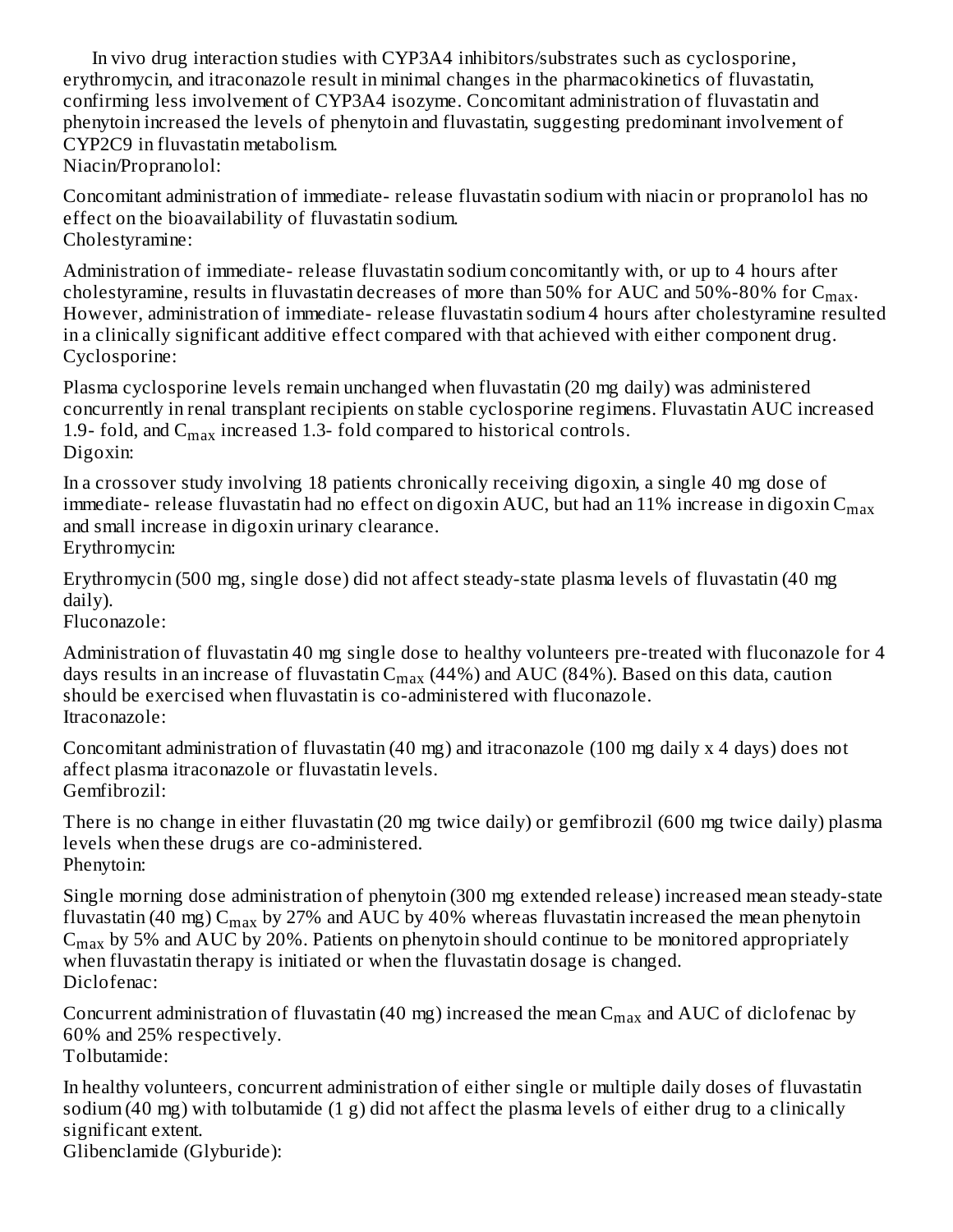In glibenclamide-treated NIDDM patients (n=32), administration of fluvastatin (40 mg twice daily for 14 days) increased the mean  $\rm C_{max}$ , AUC, and t $_{1/2}$  of glibenclamide approximately 50%, 69% and 121%, respectively. Glibenclamide (5-20 mg daily) increased the mean  $\rm{C_{max}}$  and  $\rm{AUC}$  of fluvastatin by 44% and 51%, respectively. In this study there were no changes in glucose, insulin and C-peptide levels. However, patients on concomitant therapy with glibenclamide (glyburide) and fluvastatin should continue to be monitored appropriately when their fluvastatin dose is increased to 40 mg twice daily. Losartan:

Concomitant administration of fluvastatin with losartan has no effect on the bioavailability of either losartan or its active metabolite.

Cimetidine/Ranitidine/Omeprazole:

Concomitant administration of immediate- release fluvastatin sodium with cimetidine, ranitidine and omeprazole results in a significant increase in the fluvastatin  $\rm C_{max}$  (43%, 70% and 50%, respectively) and AUC (24%-33%), with an 18%-23% decrease in plasma clearance. Rifampicin:

Administration of immediate- release fluvastatin sodium to subjects pretreated with rifampicin results in significant reduction in  $\rm{C_{max}}$  (59%) and AUC (51%), with a large increase (95%) in plasma clearance. Warfarin:

In vitro protein binding studies demonstrated no interaction at therapeutic concentrations. Concomitant administration of a single dose of warfarin (30 mg) in young healthy males receiving immediate- release fluvastatin sodium (40 mg/day x 8 days) resulted in no elevation of racemic warfarin concentration. There was also no effect on prothrombin complex activity when compared to concomitant administration of placebo and warfarin. However, bleeding and/or increased prothrombin times have been reported in patients taking coumarin anticoagulants concomitantly with other HMG-CoA reductase inhibitors. Therefore, patients receiving warfarin-type anticoagulants should have their prothrombin times closely monitored when fluvastatin sodium is initiated or the dosage of fluvastatin sodium is changed. **Endocrine Function**

HMG-CoA reductase inhibitors interfere with cholesterol synthesis and lower circulating cholesterol levels and, as such, might theoretically blunt adrenal or gonadal steroid hormone production.

Fluvastatin exhibited no effect upon non-stimulated cortisol levels and demonstrated no effect upon thyroid metabolism as assessed by TSH. Small declines in total testosterone have been noted in treated groups, but no commensurate elevation in LH occurred, suggesting that the observation was not due to a direct effect upon testosterone production. No effect upon FSH in males was noted. Due to the limited number of premenopausal females studied to date, no conclusions regarding the effect of fluvastatin upon female sex hormones may be made.

Two clinical studies in patients receiving fluvastatin at doses up to 80 mg daily for periods of 24 to 28 weeks demonstrated no effect of treatment upon the adrenal response to ACTH stimulation. A clinical study evaluated the effect of fluvastatin at doses up to 80 mg daily for 28 weeks upon the gonadal response to HCG stimulation. Although the mean total testosterone response was significantly reduced (p<0.05) relative to baseline in the 80 mg group, it was not significant in comparison to the changes noted in groups receiving either 40 mg of fluvastatin or placebo.

Patients treated with fluvastatin sodium who develop clinical evidence of endocrine dysfunction should be evaluated appropriately. Caution should be exercised if an HMG-CoA reductase inhibitor or other agent used to lower cholesterol levels is administered to patients receiving other drugs (e.g., ketoconazole, spironolactone, or cimetidine) that may decrease the levels of endogenous steroid hormones.

#### **CNS Toxicity**

CNS effects, as evidenced by decreased activity, ataxia, loss of righting reflex, and ptosis were seen in the following animal studies: the 18-month mouse carcinogenicity study at 50 mg/kg/day, the 6-month dog study at 36 mg/kg/day, the 6-month hamster study at 40 mg/kg/day, and in acute, high-dose studies in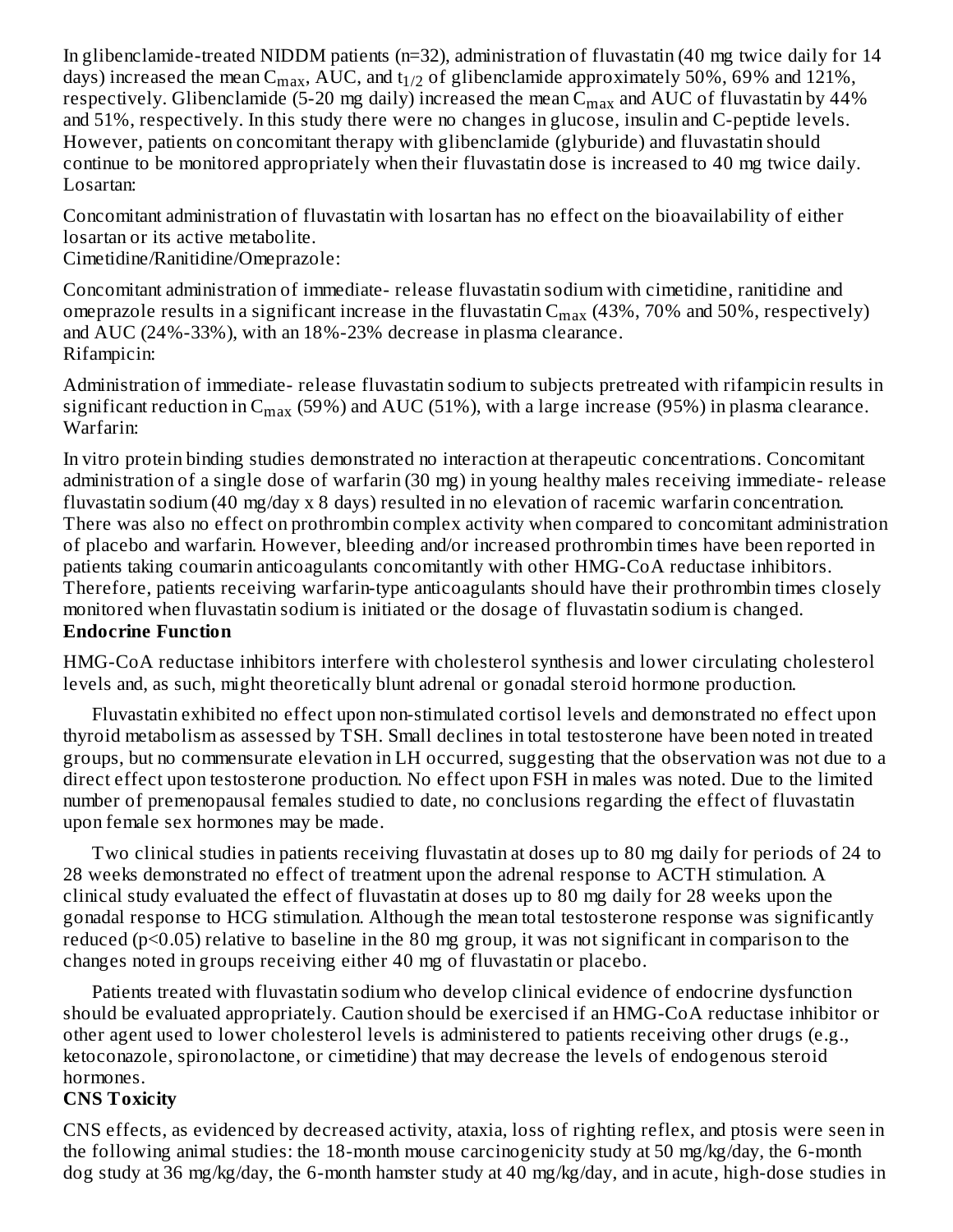rats and hamsters (50 mg/kg), rabbits (300 mg/kg) and mice (1500 mg/kg). CNS toxicity in the acute high-dose studies was characterized (in mice) by conspicuous vacuolation in the ventral white columns of the spinal cord at a dose of 5000 mg/kg and (in rat) by edema with separation of myelinated fibers of the ventral spinal tracts and sciatic nerve at a dose of 1500 mg/kg. CNS toxicity, characterized by periaxonal vacuolation, was observed in the medulla of dogs that died after treatment for 5 weeks with 48 mg/kg/day; this finding was not observed in the remaining dogs when the dose level was lowered to 36 mg/kg/day. CNS vascular lesions, characterized by perivascular hemorrhages, edema, and mononuclear cell infiltration of perivascular spaces, have been observed in dogs treated with other members of this class. No CNS lesions have been observed after chronic treatment for up to 2 years with fluvastatin in the mouse (at doses up to 350 mg/kg/day), rat (up to 24 mg/kg/day), or dog (up to 16 mg/kg/day).

Prominent bilateral posterior Y suture lines in the ocular lens were seen in dogs after treatment with 1, 8, and 16 mg/kg/day for 2 years.

#### **Carcinogenesis, Mutagenesis, Impairment of Fertility**

A 2-year study was performed in rats at dose levels of 6, 9, and 18-24 (escalated after 1 year) mg/kg/day. These treatment levels represented plasma drug levels of approximately 9, 13, and 26-35 times the mean human plasma drug concentration after a 40 mg oral dose. A low incidence of forestomach squamous papillomas and 1 carcinoma of the forestomach at the 24 mg/kg/day dose level was considered to reflect the prolonged hyperplasia induced by direct contact exposure to fluvastatin sodium rather than to a systemic effect of the drug. In addition, an increased incidence of thyroid follicular cell adenomas and carcinomas was recorded for males treated with 18-24 mg/kg/day. The increased incidence of thyroid follicular cell neoplasm in male rats with fluvastatin sodium appears to be consistent with findings from other HMG-CoA reductase inhibitors. In contrast to other HMG-CoA reductase inhibitors, no hepatic adenomas or carcinomas were observed.

The carcinogenicity study conducted in mice at dose levels of 0.3, 15 and 30 mg/kg/day revealed, as in rats, a statistically significant increase in forestomach squamous cell papillomas in males and females at 30 mg/kg/day and in females at 15 mg/kg/day. These treatment levels represented plasma drug levels of approximately 0.05, 2, and 7 times the mean human plasma drug concentration after a 40 mg oral dose.

No evidence of mutagenicity was observed in vitro, with or without rat-liver metabolic activation, in the following studies: microbial mutagen tests using mutant strains of *Salmonella typhimurium* or *Escherichia coli*; malignant transformation assay in BALB/3T3 cells; unscheduled DNA synthesis in rat primary hepatocytes; chromosomal aberrations in V79 Chinese Hamster cells; HGPRT V79 Chinese Hamster cells. In addition, there was no evidence of mutagenicity in vivo in either a rat or mouse micronucleus test.

In a study in rats at dose levels for females of 0.6, 2 and 6 mg/kg/day and at dose levels for males of 2, 10 and 20 mg/kg/day, fluvastatin sodium had no adverse effects on the fertility or reproductive performance.

Seminal vesicles and testes were small in hamsters treated for 3 months at 20 mg/kg/day (approximately three times the 40 milligram human daily dose based on surface area, mg/m<sup>2</sup>). There was tubular degeneration and aspermatogenesis in testes as well as vesiculitis of seminal vesicles. Vesiculitis of seminal vesicles and edema of the testes were also seen in rats treated for 2 years at 18 mg/kg/day (approximately 4 times the human  $C_{\rm max}$  achieved with a 40 milligram daily dose). **Pregnancy**Pregnancy Category X

#### See CONTRAINDICATIONS.

Fluvastatin sodium produced delays in skeletal development in rats at doses of 12 mg/kg/day and in rabbits at doses of 10 mg/kg/day. Malaligned thoracic vertebrae were seen in rats at 36 mg/kg, a dose that produced maternal toxicity. These doses resulted in 2 times (rat at 12 mg/kg) or 5 times (rabbit at 10 mg/kg) the 40 mg human exposure based on mg/m<sup>2</sup> surface area. A study in which female rats were dosed during the third trimester at 12 and 24 mg/kg/day resulted in maternal mortality at or near term and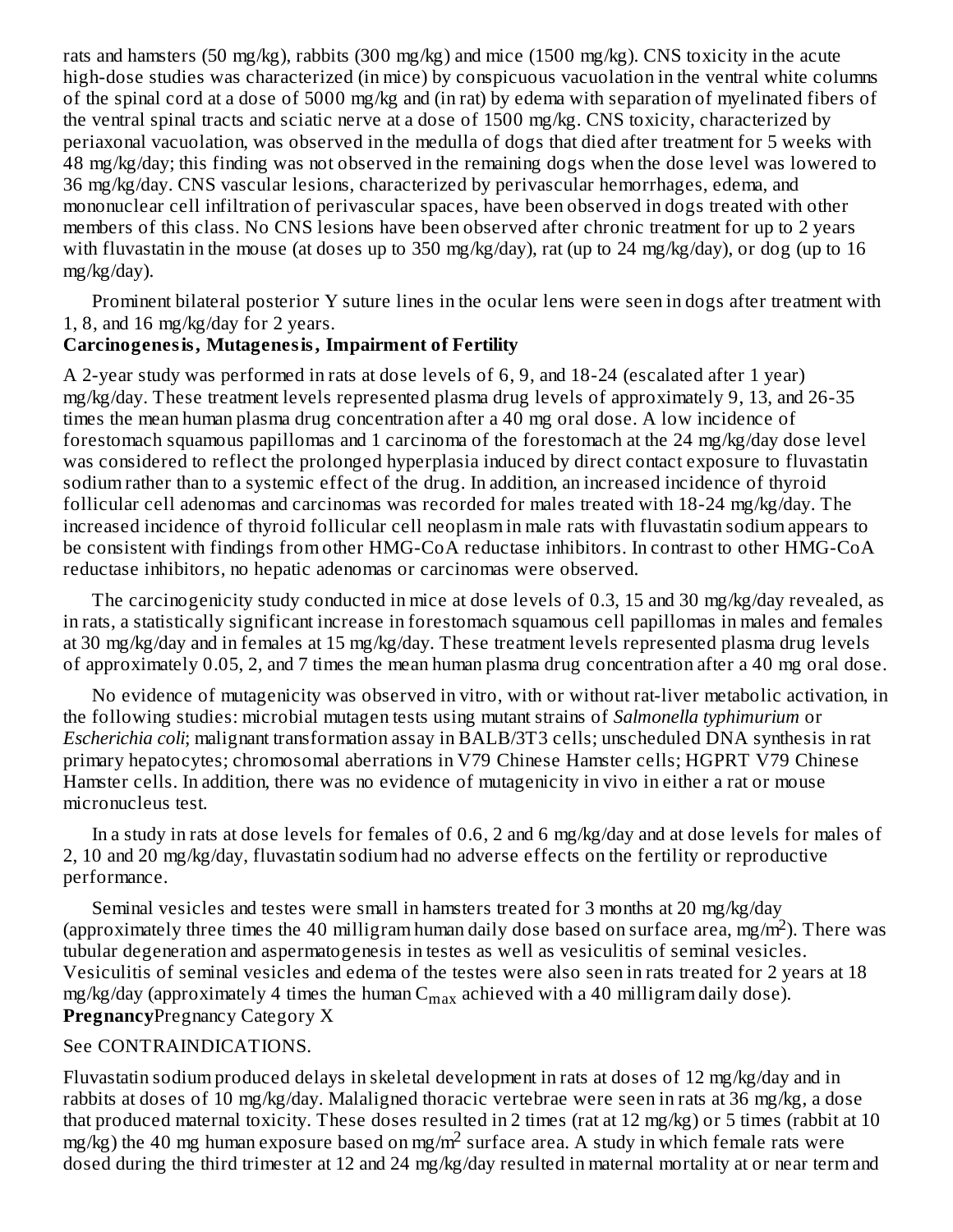postpartum. In addition, fetal and neonatal lethality were apparent. No effects on the dam or fetus occurred at 2 mg/kg/day. A second study at levels of 2, 6, 12 and 24 mg/kg/day confirmed the findings in the first study with neonatal mortality beginning at 6 mg/kg. A modified Segment III study was performed at dose levels of 12 or 24 mg/kg/day with or without the presence of concurrent supplementation with mevalonic acid, a product of HMG-CoA reductase which is essential for cholesterol biosynthesis. The concurrent administration of mevalonic acid completely prevented the maternal and neonatal mortality but did not prevent low body weights in pups at 24 mg/kg on Days 0 and 7 postpartum. Therefore, the maternal and neonatal lethality observed with fluvastatin sodium reflect its exaggerated pharmacologic effect during pregnancy. There are no data with fluvastatin sodium in pregnant women. However, rare reports of congenital anomalies have been received following intrauterine exposure to other HMG-CoA reductase inhibitors. There has been one report of severe congenital bony deformity, tracheo-esophageal fistula, and anal atresia (VATER association) in a baby born to a woman who took another HMG-CoA reductase inhibitor with dextroamphetamine sulfate during the first trimester of pregnancy. **Les col or Les col XL should be administered to women of child-bearing potential only when such patients are highly unlikely to conceive and have been informed of the potential hazards.** If a woman becomes pregnant while taking Lescol or Lescol XL, the drug should be discontinued and the patient advised again as to the potential hazards to the fetus. **Nursing Mothers**

Based on preclinical data, drug is present in breast milk in a 2:1 ratio (milk:plasma). Because of the potential for serious adverse reactions in nursing infants, nursing women should not take Lescol or Lescol XL (see CONTRAINDICATIONS).

### **Pediatric Us e**

The safety and efficacy of Lescol and Lescol XL in children and adolescent patients 9-16 years of age with heterozygous familial hypercholesterolemia have been evaluated in open-label, uncontrolled clinical trials of 2 years' duration. The most common adverse events observed were influenza and infections. In these limited uncontrolled studies, there was no detectable effect on growth or sexual maturation in the adolescent boys or on menstrual cycle length in girls. See CLINICAL STUDIES: Heterozygous Familial Hypercholesterolemia in Pediatric Patients; ADVERSE REACTIONS: Pediatric Patients (9-16 years of age); and DOSAGE AND ADMINISTRATION: Heterozygous Familial Hypercholesterolemia in Pediatric Patients. Adolescent females should be counseled on appropriate contraceptive methods while on fluvastatin therapy *(*see CONTRAINDICATIONS: Pregnancy and Lactation*).*

### **Geriatric Us e**

The effect of age on the pharmacokinetics of immediate- release fluvastatin sodium was evaluated. Results indicate that for the general patient population plasma concentrations of fluvastatin sodium do not vary as a function of age*.* (See also CLINICAL PHARMACOLOGY:

Pharmacokinetics/Metabolism.) Elderly patients ( $\geq$ 65 years of age) demonstrated a greater treatment response in respect to LDL-C, Total-C and LDL/HDL ratio than patients <65 years of age.

### **ADVERSE REACTIONS**

In all clinical studies of Lescol $^\circledR$  (fluvastatin sodium), 1.0% (32/2969) of fluvastatin-treated patients were discontinued due to adverse experiences attributed to study drug (mean exposure approximately 16 months ranging in duration from 1 to >36 months). This results in an exposure adjusted rate of 0.8% (32/4051) per patient year in fluvastatin patients in controlled studies compared to an incidence of 1.1% (4/355) in placebo patients. Adverse reactions have usually been of mild to moderate severity.

In controlled clinical studies, 3.9% (36/912) of patients treated with Lescol $^\circledR$  XL (fluvastatin sodium) 80 mg discontinued due to adverse events (causality not determined).

Clinically relevant adverse experiences occurring in the Lescol and Lescol XL controlled studies with a frequency  $>2\%$ , regardless of causality, include the following: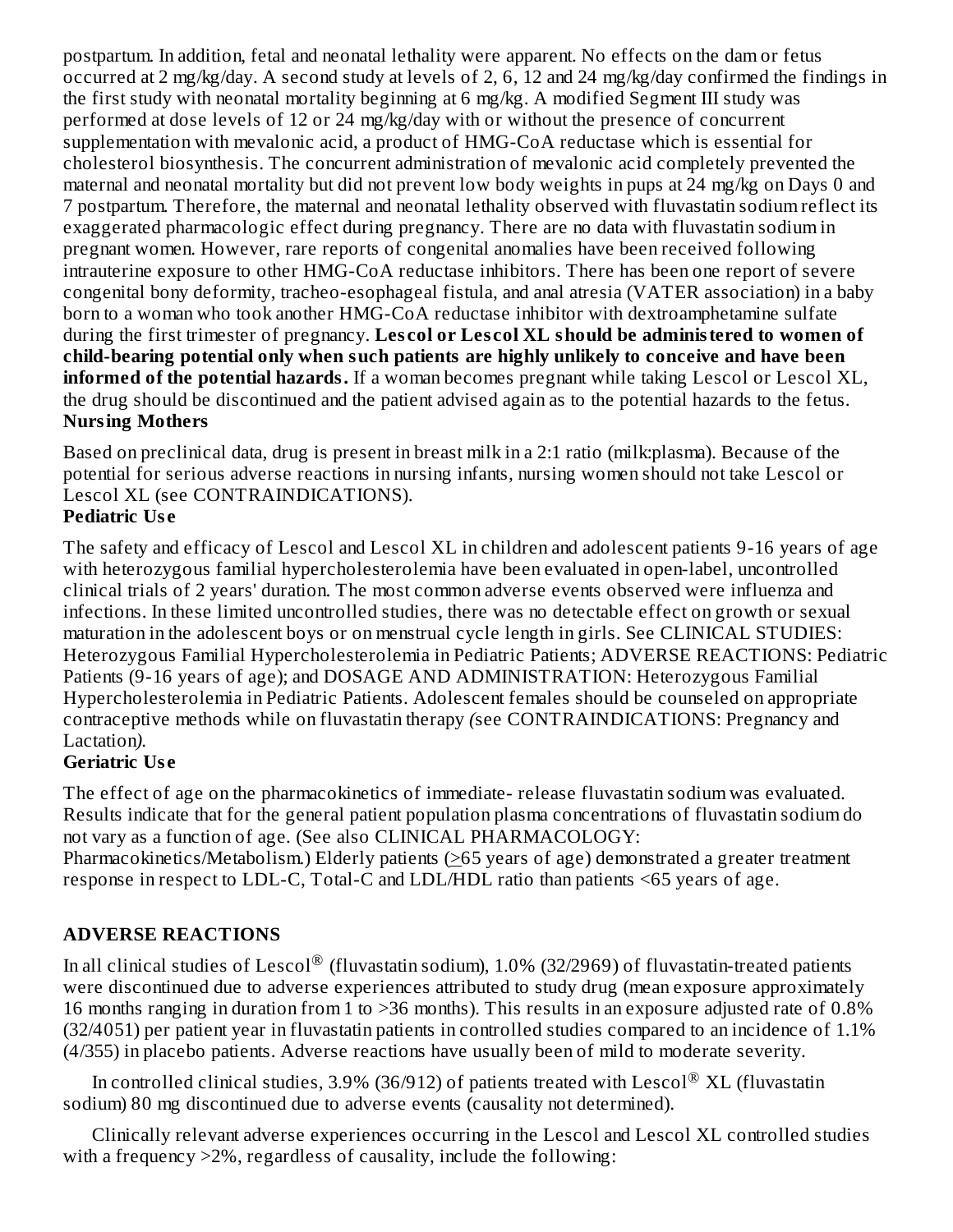|                                | Lescol® <sup>1</sup><br>(%) | Placebo <sup>1</sup><br>(% ) | Lescol® $XL^2$<br>(%) |
|--------------------------------|-----------------------------|------------------------------|-----------------------|
| <b>Adverse Event</b>           | $(N=2326)$                  | $(N=960)$                    | $(N = 912)$           |
| Mus culos keletal              |                             |                              |                       |
| Myalgia                        | 5.0                         | 4.5                          | 3.8                   |
| Arthritis                      | 2.1                         | 2.0                          | 1.3                   |
| Arthropathy                    | NA                          | <b>NA</b>                    | 3.2                   |
| <b>Respiratory</b>             |                             |                              |                       |
| Sinusitis                      | 2.6                         | 1.9                          | 3.5                   |
| <b>Bronchitis</b>              | 1.8                         | 1.0                          | 2.6                   |
| <b>Gas trointes tinal</b>      |                             |                              |                       |
| Dyspepsia                      | 7.9                         | 3.2                          | 3.5                   |
| Diarrhea                       | 4.9                         | 4.2                          | 3.3                   |
| Abdominal Pain                 | 4.9                         | 3.8                          | 3.7                   |
| Nausea                         | 3.2                         | 2.0                          | 2.5                   |
| Flatulence                     | 2.6                         | 2.5                          | 1.4                   |
| <b>Psychiatric Disorders</b>   |                             |                              |                       |
| Insomnia                       | 2.7                         | 1.4                          | 0.8                   |
| Genitourinary                  |                             |                              |                       |
| <b>Urinary Tract Infection</b> | 1.6                         | 1.1                          | 2.7                   |
| <b>Miscellaneous</b>           |                             |                              |                       |
| Headache                       | 8.9                         | 7.8                          | 4.7                   |
| Influenza-Like Symptoms        | 5.1                         | 5.7                          | 7.1                   |
| <b>Accidental Trauma</b>       | 5.1                         | 4.8                          | 4.2                   |
| Fatigue                        | 2.7                         | 2.3                          | 1.6                   |
| Allergy                        | 2.3                         | 2.2                          | 1.0                   |

**Table 5 Clinically Relevant Advers e Experiences Occurring in >2% Patients in Les col and Les col XL Controlled Studies ® ®**

1 Controlled trials with Lescol Capsules (20 and 40 mg daily and 40 mg twice daily)

2 Controlled trials with Lescol XL 80 mg Tablets

The following effects have been reported with drugs in this class. Not all the effects listed below have necessarily been associated with fluvastatin sodium therapy.

Skeletal: muscle cramps, myalgia, myopathy, rhabdomyolysis, arthralgias.

Neurological: dysfunction of certain cranial nerves (including alteration of taste, impairment of extraocular movement, facial paresis), tremor, dizziness, vertigo, memory loss, paresthesia, peripheral neuropathy, peripheral nerve palsy, psychic disturbances, anxiety, insomnia, depression.

Hypersensitivity Reactions: An apparent hypersensitivity syndrome has been reported rarely which has included one or more of the following features: anaphylaxis, angioedema, lupus erythematosus-like syndrome, polymyalgia rheumatica, vasculitis, purpura, thrombocytopenia, leukopenia, hemolytic anemia, positive ANA, ESR increase, eosinophilia, arthritis, arthralgia, urticaria, asthenia, photosensitivity, fever, chills, flushing, malaise, dyspnea, toxic epidermal necrolysis, erythema multiforme, including Stevens-Johnson syndrome.

Gastrointestinal: pancreatitis, hepatitis, including chronic active hepatitis, cholestatic jaundice, fatty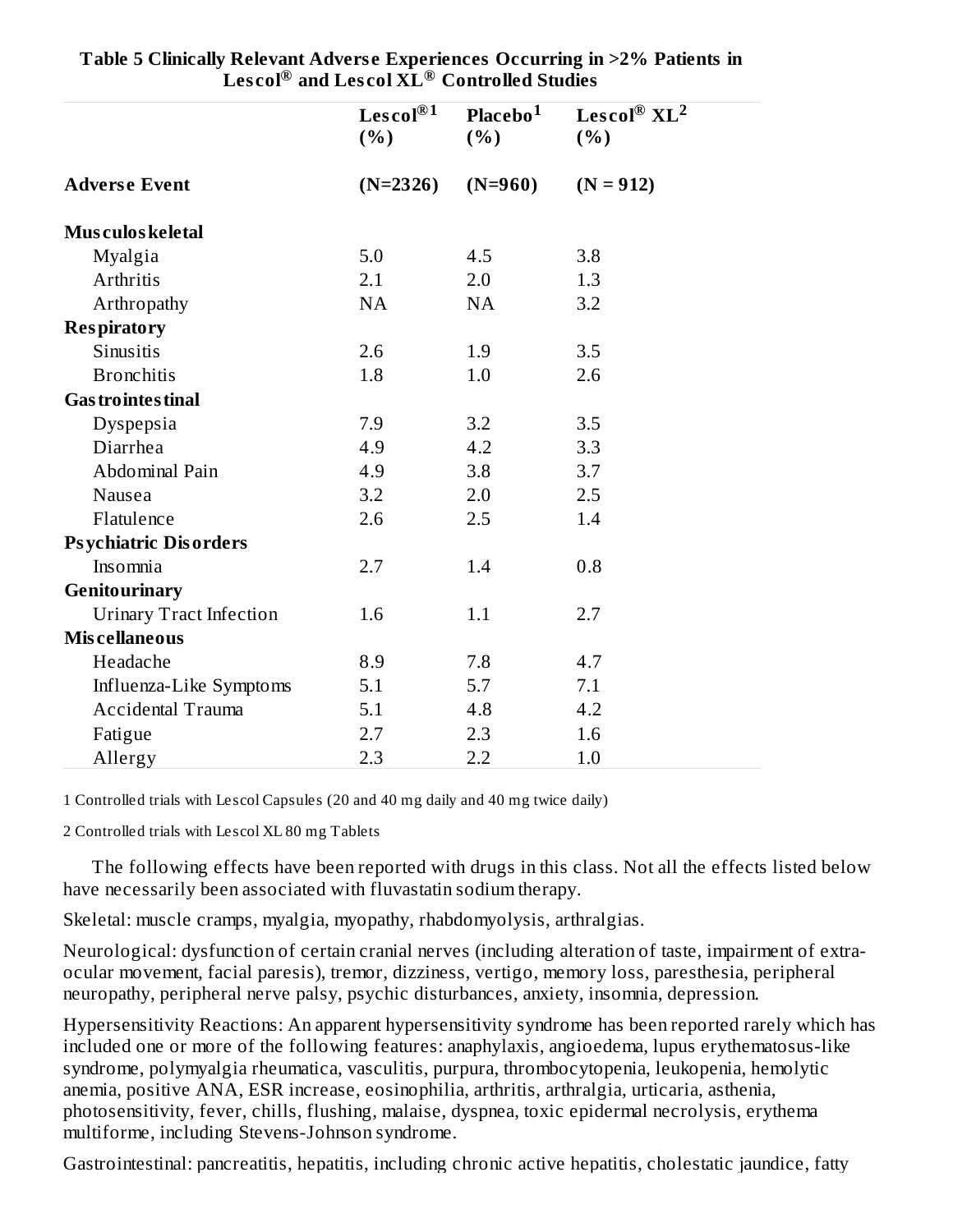change in liver, and, rarely, cirrhosis, fulminant hepatic necrosis, and hepatoma; anorexia, vomiting.

Skin: alopecia, pruritus. A variety of skin changes (e.g., nodules, discoloration, dryness of skin/mucous membranes, changes to hair/nails) have been reported.

Reproductive: gynecomastia, loss of libido, erectile dysfunction.

Eye: progression of cataracts (lens opacities), ophthalmoplegia.

Laboratory Abnormalities: elevated transaminases, alkaline phosphatase, γ-glutamyl transpeptidase, and bilirubin; thyroid function abnormalities.

#### **Pediatric Patients**

In two open-label, uncontrolled studies, 114 patients (66 boys and 48 girls) with heterozygous familial hypercholesterolemia, 9-16 years of age, were treated for 2 years with fluvastatin sodium administered as Lescol capsules 20 mg- 40 mg bid or Lescol XL 80 mg extended-release tablets. The most common adverse events observed were influenza and infections. (See CLINICAL STUDIES: Heterozygous Familial Hyercholesterolemia in Pediatric Patients and PRECAUTIONS: Pediatric Use*)*. **Concomitant Therapy**

Fluvastatin sodium has been administered concurrently with cholestyramine and nicotinic acid. No adverse reactions unique to the combination or in addition to those previously reported for this class of drugs alone have been reported. Myopathy and rhabdomyolysis (with or without acute renal failure) have been reported when another HMG-CoA reductase inhibitor was used in combination with immunosuppressive drugs, gemfibrozil, erythromycin, or lipid-lowering doses of nicotinic acid. Concomitant therapy with HMG-CoA reductase inhibitors and these agents is generally not recommended. (See WARNINGS: Skeletal Muscle.)

### **OVERDOSAGE**

The approximate oral  $LD_{50}$  is greater than 2 g/kg in mice and greater than 0.7 g/kg in rats.

The maximum single oral dose of Lescol $^\circledR$  (fluvastatin sodium) capsules received by healthy volunteers was 80 mg. No clinically significant adverse experiences were seen at this dose. The maximum dose administered with an extended-release formulation was 640 mg for two weeks. This dose was not well tolerated and produced a variety of GI complaints and an increase in transaminase values (i.e., SGOT and SGPT).

There has been a single report of 2 children, one 2 years old and the other 3 years of age, either of whom may have possibly ingested fluvastatin sodium. The maximum amount of fluvastatin sodium that could have been ingested was 80 mg (4 x 20 mg capsules). Vomiting was induced by ipecac in both children and no capsules were noted in their emesis. Neither child experienced any adverse symptoms and both recovered from the incident without problems.

Should an accidental overdose occur, treat symptomatically and institute supportive measures as required. The dialyzability of fluvastatin sodium and of its metabolites in humans is not known at present.

Information about the treatment of overdose can often be obtained from a certified Regional Poison Control Center. Telephone numbers of certified Regional Poison Control Centers are listed in the Physicians' Desk Reference<sup>®</sup>.\*

#### **DOSAGE AND ADMINISTRATION**

The patient should be placed on a standard cholesterol-lowering diet before receiving Lescol $^\circledR$ (fluvastatin sodium) or Lescol® XL (fluvastatin sodium) and should continue on this diet during treatment with Lescol or Lescol XL. (See NCEP Treatment Guidelines for details on dietary therapy.)

For patients requiring LDL-C reduction to a goal of  $\geq$ 25%, the recommended starting dose is 40 mg as one capsule in the evening, 80 mg as one Lescol XL tablet administered as a single dose at any time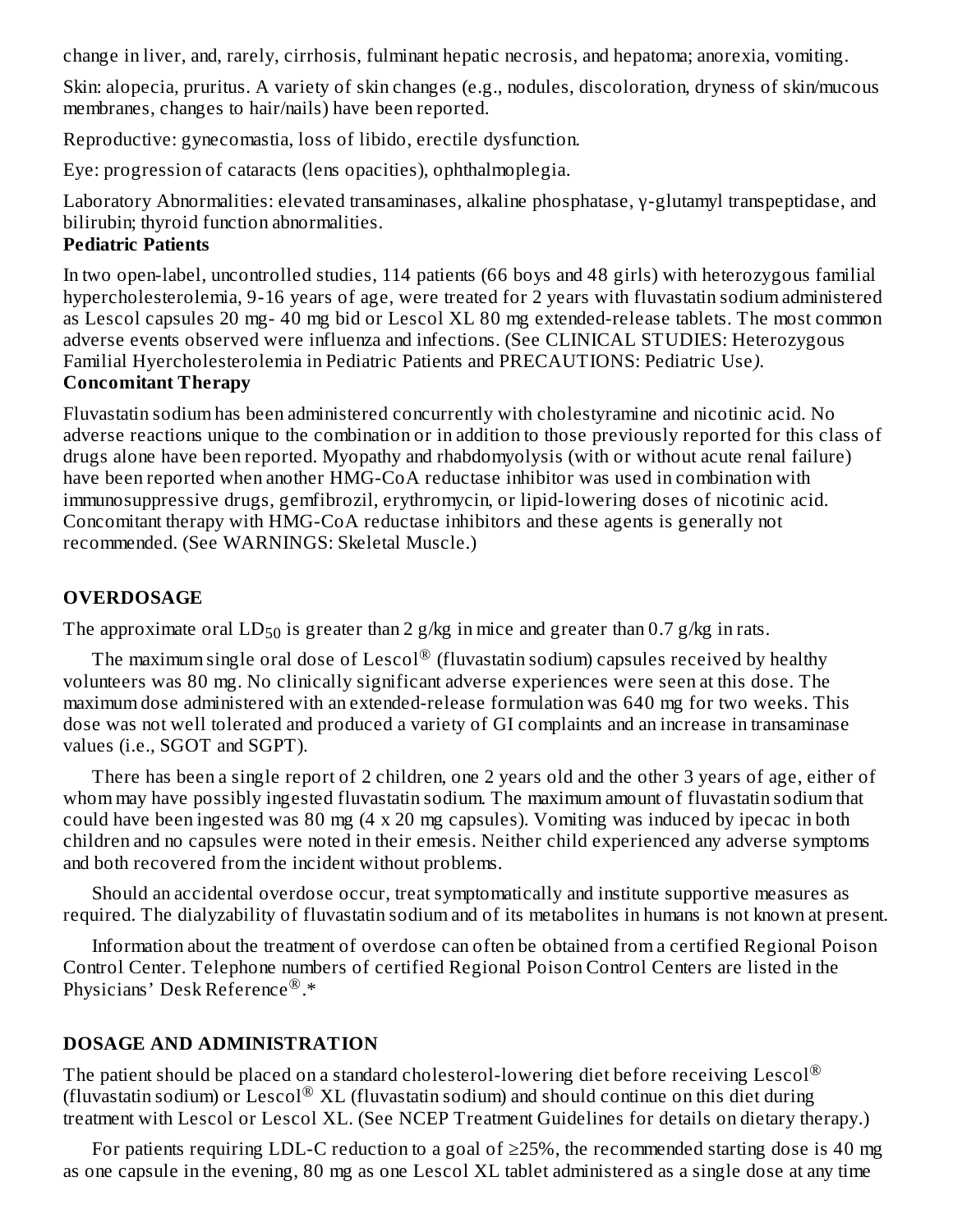of the day or 80 mg in divided doses of the 40 mg capsule given twice daily. For patients requiring LDL-C reduction to a goal of <25% a starting dose of 20 mg may be used. The recommended dosing range is 20-80 mg/day. Lescol or Lescol XL may be taken without regard to meals, since there are no apparent differences in the lipid-lowering effects of fluvastatin sodium administered with the evening meal or 4 hours after the evening meal. Do not break, crush or chew Lescol XL tablets or open Lescol capsules prior to administration.

Since the maximal reductions in LDL-C of a given dose are seen within 4 weeks, periodic lipid determinations should be performed and dosage adjustment made according to the patient's response to therapy and established treatment guidelines. The therapeutic effect of Lescol or Lescol XL is maintained with prolonged administration.

### **Heterozygous Familial Hypercholesterolemia in Pediatric Patients**

The recommended starting dose is one 20 mg Lescol capsule. Dose adjustments, up to a maximum daily dose administered either as Lescol capsules 40 mg twice daily or one Lescol XL 80 mg tablet once daily, should be made at 6 week intervals. Doses should be individualized according to the goal of therapy (see NCEP Pediatric Panel Guidelines and INDICATIONS AND USAGE.)<sup>I</sup>.

#### **Concomitant Therapy**

Lipid-lowering effects on total cholesterol and LDL cholesterol are additive when immediate release Lescol is combined with a bile-acid binding resin or niacin. When administering a bile-acid resin (e.g., cholestyramine) and fluvastatin sodium, Lescol should be administered at bedtime, at least 2 hours following the resin to avoid a significant interaction due to drug binding to resin. (See also ADVERSE REACTIONS: Concomitant Therapy.)

#### **Dosage in Patients with Renal Insufficiency**

Since fluvastatin sodium is cleared hepatically with less than 6% of the administered dose excreted into the urine, dose adjustments for mild to moderate renal impairment are not necessary. Fluvastatin has not been studied at doses greater than 40 mg in patients with severe renal impairment; therefore caution should be exercised when treating such patients at higher doses.

#### **HOW SUPPLIED Les col XL (fluvastatin sodium) Extended-Releas e Tablets** 80 mg **®**

Yellow, round, slightly biconvex film-coated tablet with beveled edges debossed with "Lescol XL" on one side and "80" on the other.

Bottles of NDC 54868- 30 4601-0

#### **Store and Dispens e**

Store at 25ºC (77ºF); excursions permitted to 15 -30ºC (59 -86ºF) [see USP Controlled Room Temperature]. Dispense in a tight container. Protect from light.

#### **REFERENCES**

1. National Cholesterol Education Program (NCEP): Highlights of the Report of the Expert Panel on Blood Cholesterol Levels in Children and Adolescents. *Pediatrics*. 89(3):495-501.1992.

Trademark Thomas Healthcare,, Inc. \*

REV: OCTOBER 2006 T2006-97

#### **PATIENT INFORMATION**

**LESCOL [ lĕs-cŏl] ®**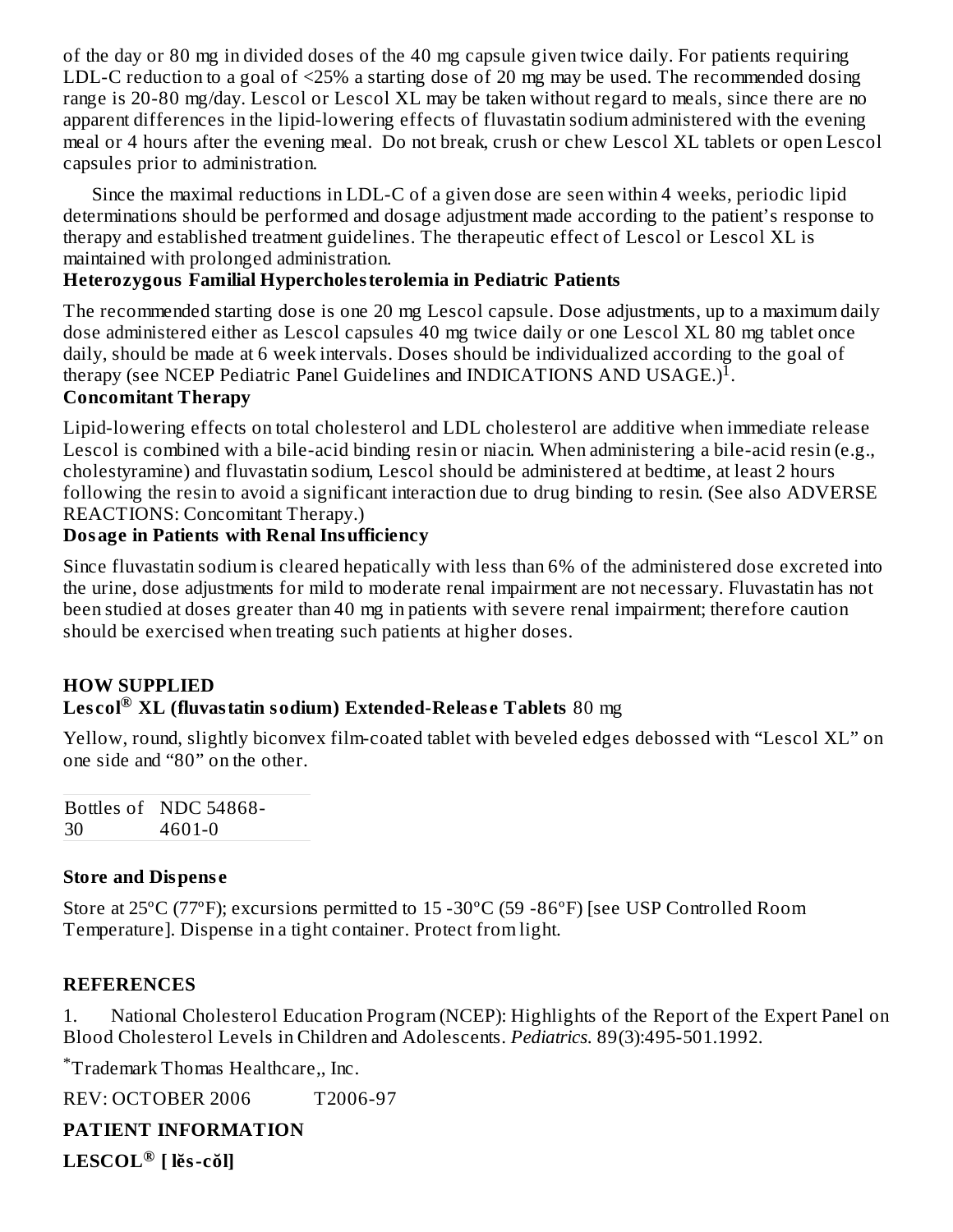#### (fluvastatin sodium)

#### **Capsules**

**and**

### **LESCOL [ lĕs-cŏl] XL ®**

(fluvastatin sodium)

### **Extended-Releas e Tablets**

### **Rx only**

Read the Patient Information that comes with LESCOL or LESCOL XL before you start taking it, and each time you get a refill. There may be new information. This leaflet does not take the place of talking with your doctor about your condition or treatment.

If you have any questions about LESCOL or LESCOL XL, ask your doctor or pharmacist.

### **What are LESCOL and LESCOL XL?**

LESCOL and LESCOL XL are prescription medicines called "statins" that lower cholesterol in your blood. They lower the "bad" cholesterol and triglycerides in your blood. They can raise your "good" cholesterol as well.

LESCOL and LESCOL XL are for people whose cholesterol does not come down enough with exercise and a low-fat diet alone.

LESCOL and LESCOL XL may be used in patients with heart disease (coronary artery disease) to:

- lower the chances of heart problems which would require procedures to help restore blood flow to the heart.
- slow the buildup of too much cholesterol in the arteries of the heart.

Treatment with LESCOL or LESCOL XL has not been shown to prevent heart attacks or stroke.

LESCOL and LESCOL XL have the same active ingredient, fluvastatin. However, LESCOL is a capsule that is taken one or two times a day and LESCOL XL is an extended-release tablet that is only taken one time a day.

### **Who should not take LESCOL or LESCOL XL?**

### **Do not take LESCOL or LESCOL XL if you:**

- **are pregnant or think you may be pregnant, or are planning to become pregnant.** LESCOL and LESCOL XL may harm your unborn baby. If you get pregnant, stop taking LESCOL or LESCOL XL and call your doctor right away.
- **are breast-feeding.** LESCOL and LESCOL XL can pass into your breast milk and may harm your baby
- **have liver problems**
- **are allergic to LESCOL or LESCOL XL or any of its ingredients.** The active ingredient in LESCOL and LESCOL XL is fluvastatin. See the end of this leaflet for a complete list of ingredients in LESCOL and LESCOL XL.

LESCOL and LESCOL XL have not been studied in children under 9 years of age.

### **Before taking LESCOL or LESCOL XL, tell your doctor if you:**

- have muscle aches or weakness
- drink more than 2 glasses of alcohol daily
- have diabetes
- have a thyroid problem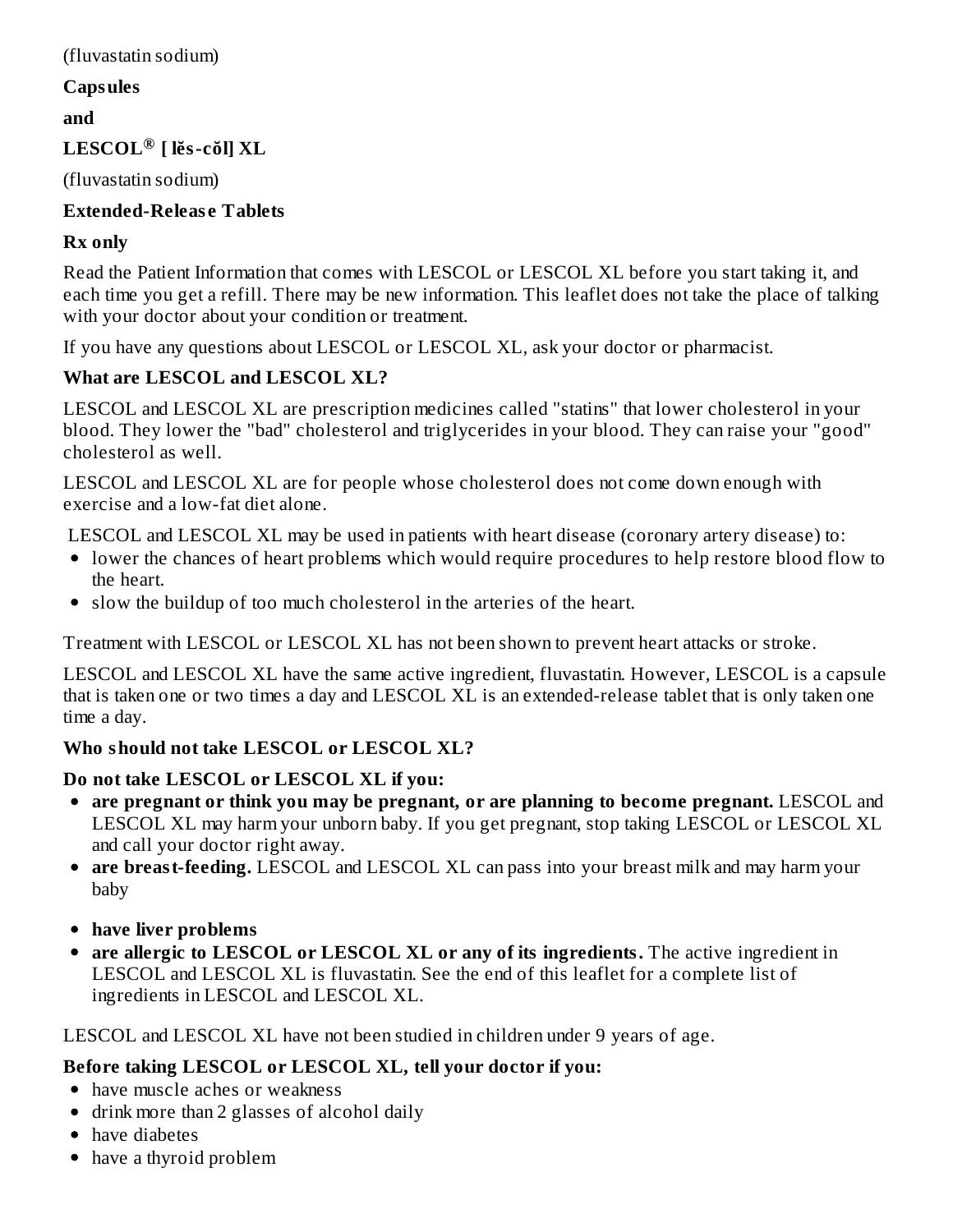• have kidney problems

Some medicines should not be taken with LESCOL or LESCOL XL. Tell your doctor about all the medicines you take, including prescription and non-prescription medicines, vitamins and herbal supplements. LESCOL and LESCOL XL and certain other medicines can interact causing serious side effects. Especially tell your doctor if you take medicines for:

- your immune system
- cholesterol
- infections
- heart failure
- seizures
- diabetes
- hearthurn or stomach ulcers

Know all the medicines you take. Keep a list of all the medicines you take with you to show your doctor and pharmacist.

### **How should I take LESCOL or LESCOL XL?**

- Take LESCOL or LESCOL XL exactly as prescribed. Your doctor will prescribe the one that is right for you. Do not change your dose or stop LESCOL or LESCOL XL without talking to your doctor. Your doctor may do blood tests to check your cholesterol levels during treatment with LESCOL and LESCOL XL. Your dose of LESCOL or LESCOL XL may be changed based on these blood test results.
- LESCOL XL tablets may be taken at any time of the day. Take LESCOL capsules at the same time every evening. When LESCOL capsules are taken twice daily, the capsules may be taken once in the morning and once in the evening. LESCOL and LESCOL XL can be taken with or without food.
- LESCOL XL tablets must be swallowed whole with a liquid. **Do not break, crush or chew LESCOL XL tablets or open Les col capsules.** Tell your doctor if you cannot swallow tablets whole. You may need LESCOL capsules or a different medicine instead of LESCOL XL tablets.
- Your doctor should start you on a low-fat and low-cholesterol diet before giving you LESCOL or LESCOL XL. Stay on this low-fat and low-cholesterol diet while taking LESCOL or LESCOL XL.
- If you miss a dose of LESCOL or LESCOL XL*,* take it as soon as you remember. Do not take Lescol or Lescol XL if it has been more than 12 hours since your last dose. Wait and take the next dose at your regular time. **Do not take 2 dos es of Les col or Les col XL at the same time.**
- If you take too much LESCOL or LESCOL XL or overdose, call your doctor or Poison Control Center right away. Or, go to the nearest emergency room.

### **What should I avoid while taking LESCOL or LESCOL XL?**

- Talk to your doctor before you start any new medicines. This includes prescription and nonprescription medicines, vitamins and herbal supplements. LESCOL and LESCOL XL and certain other medicines can interact causing serious side effects.
- Do not get pregnant. If you get pregnant, stop taking LESCOL or LESCOL XL right away and call your doctor.

### **What are the possible side effects of LESCOL and LESCOL XL?**

When taking LESCOL and LESCOL XL, some patients may develop serious side effects, including:

- **muscle problems.** These serious muscle problems can sometimes lead to kidney problems, including kidney failure. You have a higher chance for muscle problems if you are taking certain other medicines with LESCOL or LESCOL XL.
- **liver problems.** Your doctor may do blood tests to check your liver before you start taking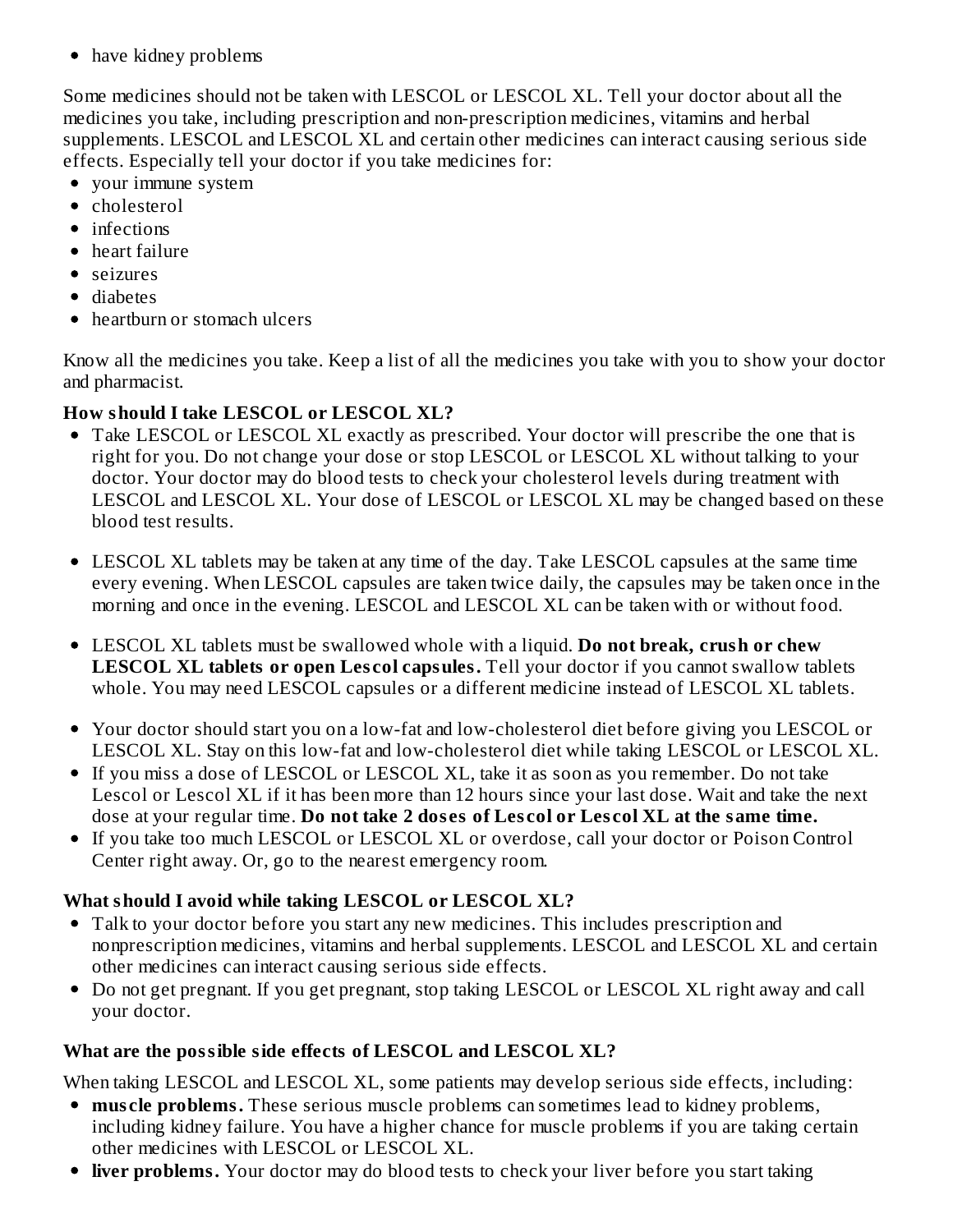LESCOL or LESCOL XL, and while you are taking one of them.

#### **Call your doctor right away if you have:**

- muscle problems like weakness, tenderness, or pain that happen without a good reason, especially if you also have a fever or feel more tired than usual
- nausea and vomiting
- passing brown or dark-colored urine
- you feel more tired than usual
- your skin and whites of your eyes get yellow
- stomach pain

The most common side effects of LESCOL or LESCOL XL are headache, upset stomach and stomach pain, diarrhea, flu-like symptoms, muscle pain, sinus infection, tiredness, or trouble sleeping. These side effects are usually mild and may go away.

Talk to your doctor or pharmacist if you have side effects that bother you or that will not go away.

These are not all the side effects of LESCOL and LESCOL XL. Ask your doctor or pharmacist for a complete list.

### **How should I store LESCOL and LESCOL XL?**

- Store LESCOL and LESCOL XL at room temperature, 59° to 86° F (15° to 30° C). Protect from light.
- Do not keep medicine that is out of date or that you no longer need.
- **Keep LESCOL and LESCOL XL out of the reach of children.** Be sure that if you throw medicines away, it is out of the reach of children.

### **General information about LESCOL and LESCOL XL**

Medicines are sometimes prescribed for conditions that are not mentioned in patient information leaflets. Do not use LESCOL or LESCOL XL for a condition for which it was not prescribed. Do not give LESCOL or LESCOL XL to other people, even if they have the same problem you have. It may harm them.

This leaflet summarizes the most important information about LESCOL and LESCOL XL. If you would like more information, talk with your doctor.

For information that is written for health professionals, ask your doctor or pharmacist or call **1-888- 669-6682.**

#### **What are the ingredients in LESCOL and LESCOL XL?**

**Active Ingredient:** fluvastatin sodium

### **Inactive Ingredients:**

**LESCOL Capsules:** gelatin, magnesium stearate, microcrystalline cellulose, pregelatinized starch (corn), red iron oxide, sodium lauryl sulfate, talc, titanium dioxide, yellow iron oxide, and other ingredients. The capsules may also contain benzyl alcohol, black iron oxide, butylparaben, carboxymethylcellulose sodium, edetate calcium disodium, methylparaben, propylparaben, silicon dioxide, and sodium propionate.

**LESCOL XL Tablets:** microcrystalline cellulose, hydroxypropyl cellulose, hydroxypropyl methylcellulose, potassium bicarbonate, povidone, magnesium stearate, yellow iron oxide, titanium dioxide and polyethylene glycol 8000.

### **Novartis Pharmaceuticals Corporation**

**East Hanover, New Jers ey 07936**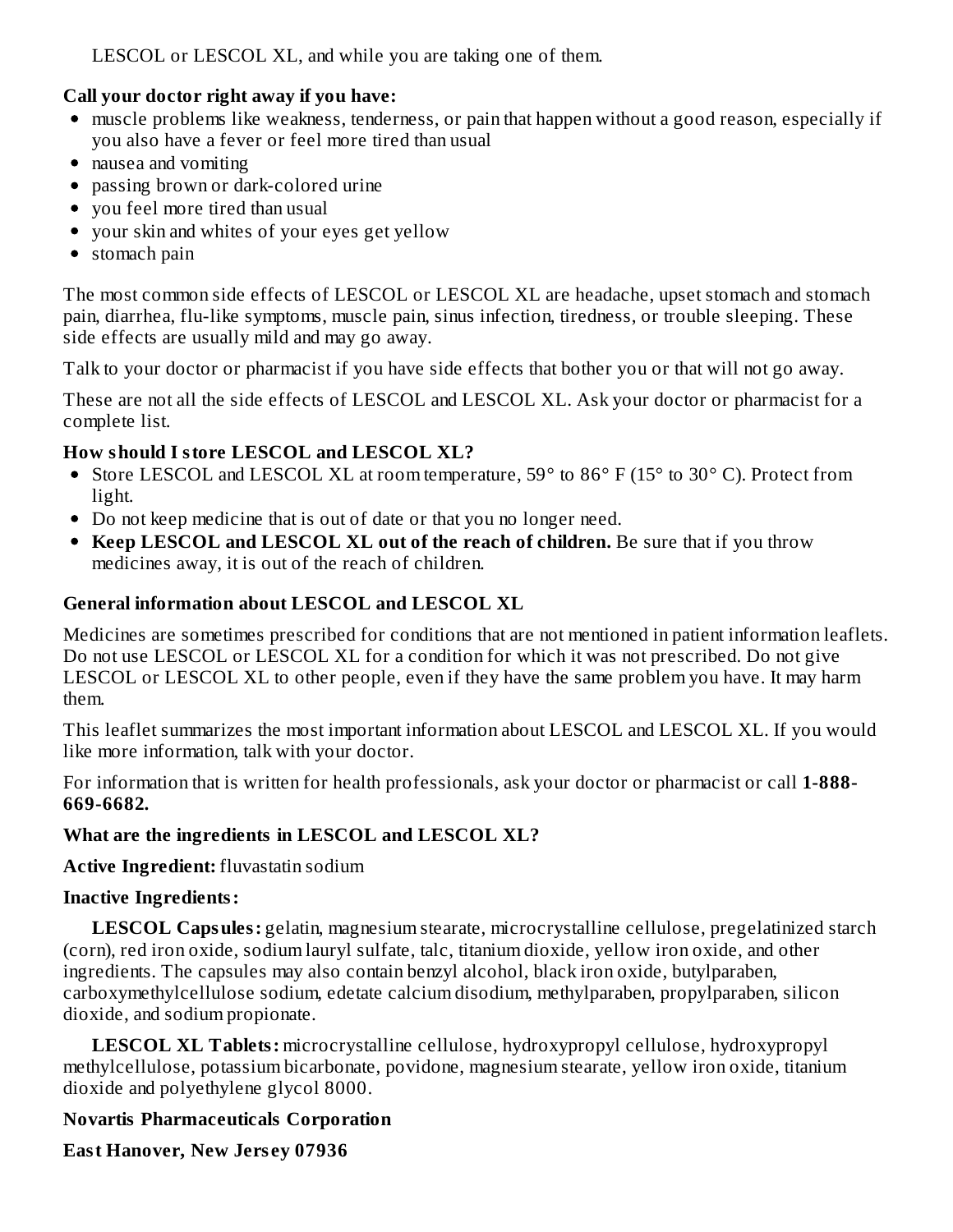#### **Rev: April 2006 T2006-50**

#### **Distributed by:**

#### **Novartis Pharmaceuticals Corporation**

### **East Hanover, New Jers ey 07936**

REV: OCTOBER 2006 PRINTED IN THE U.S.A. T2006-97/T2006-50 5001004 5001006

Relabeling and Repackaging by: Physicians Total Care, Inc. Tulsa, OK 74146

#### **PRINCIPAL DISPLAY PANEL**

#### **Package Label – 80 mg**

Rx Only

Lescol® XL(fluvastatin sodium)

Extended-Release Tablets

equivalent to 80 mg per tablet fluvastatin



| <b>LESCOL XL</b>                                                        |                                            |                               |          |
|-------------------------------------------------------------------------|--------------------------------------------|-------------------------------|----------|
| fluvastatin sodium tablet, extended release                             |                                            |                               |          |
|                                                                         |                                            |                               |          |
| <b>Product Information</b>                                              |                                            |                               |          |
| Product Type                                                            | HUMAN PRESCRIPTION DRUG Item Code (Source) | NDC:54868-4601(NDC:0078-0354) |          |
| <b>Route of Administration</b>                                          | ORAL                                       |                               |          |
|                                                                         |                                            |                               |          |
|                                                                         |                                            |                               |          |
| <b>Active Ingredient/Active Moiety</b>                                  |                                            |                               |          |
|                                                                         | <b>Ingredient Name</b>                     | <b>Basis of Strength</b>      | Strength |
| FLUVASTATIN SO DIUM (UNII: PYF7O 1FV7F) (FLUVASTATIN - UNII:4L066368AS) |                                            | <b>FLUVASTATIN SODIUM</b>     | $80$ mg  |
|                                                                         |                                            |                               |          |
| <b>Inactive Ingredients</b>                                             |                                            |                               |          |
|                                                                         | <b>Ingredient Name</b>                     |                               | Strength |